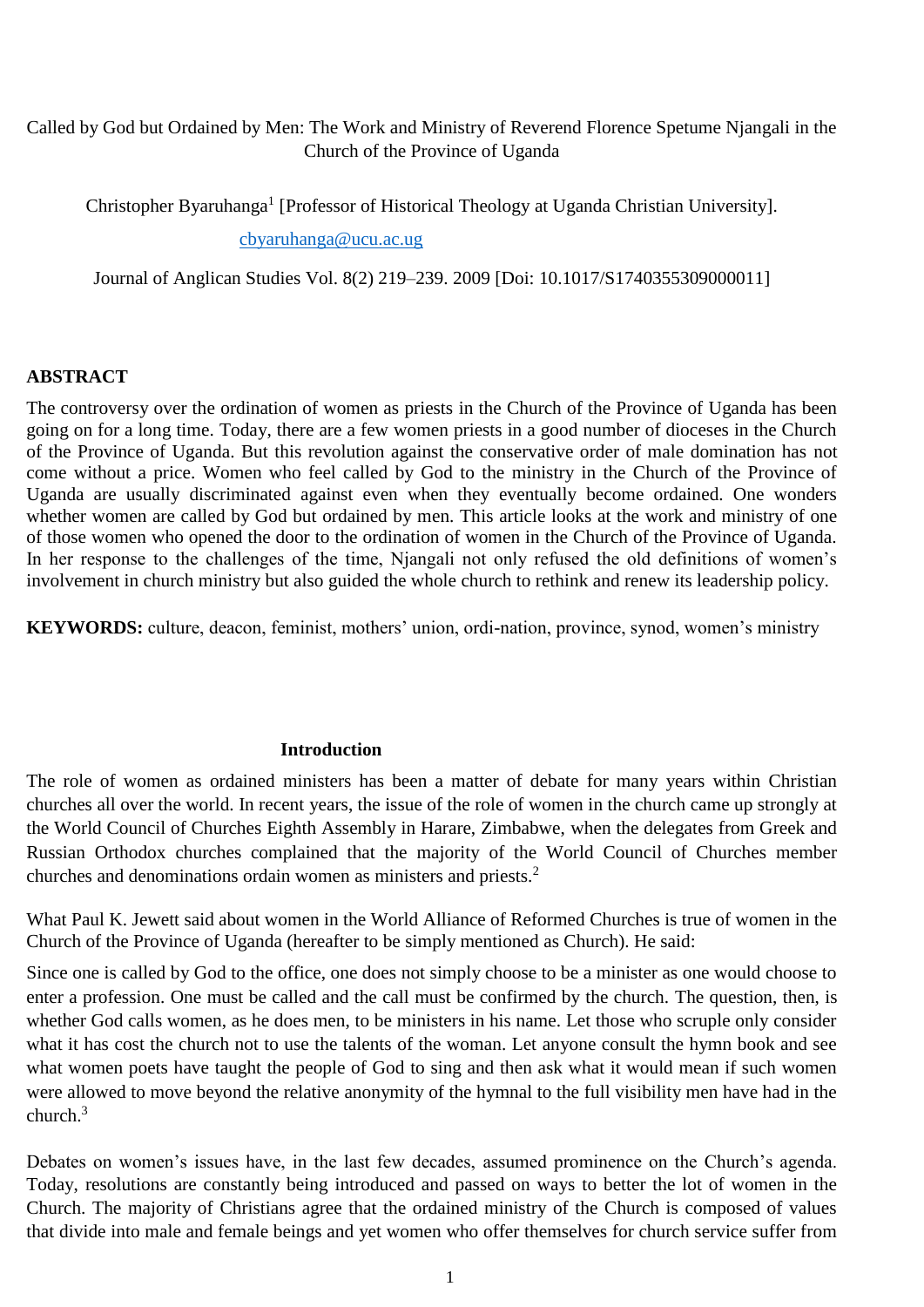patriarchal oppression. This point is well expressed in Ann Warren's book, 'Today's Christian Women' in which she says:

Women whether at home or at work are generally more easily hurt by difficult situations and angry words and less able to cope with the cut and thrust of life. We are made as complementary individuals to men and we need their strength, their objectivity and their protection at difficult times. But equally, our very sensitivity and vulnerability makes us more ready to recognize our need of God and of his daily power and protection.<sup>4</sup>

The majority of women who are in church service have been treated as second-class citizens of the Kingdom of God in terms of the roles

2. For more information on this point see, Eva Stimson (ed.), Together on the Holy Ground (Geneva: WCC Publications, 1999), p. 21.

3. Paul K. Jewett, Man as Male and Female: A Study in Sexual Relationships from a Theological Point of View (Grand Rapids: Eerdmanns Publications, 1975), pp. 162, 170.

4. Ann Warren, Today's Christian Women (Eastbourne: Kingsway, 1984), pp. 17–18.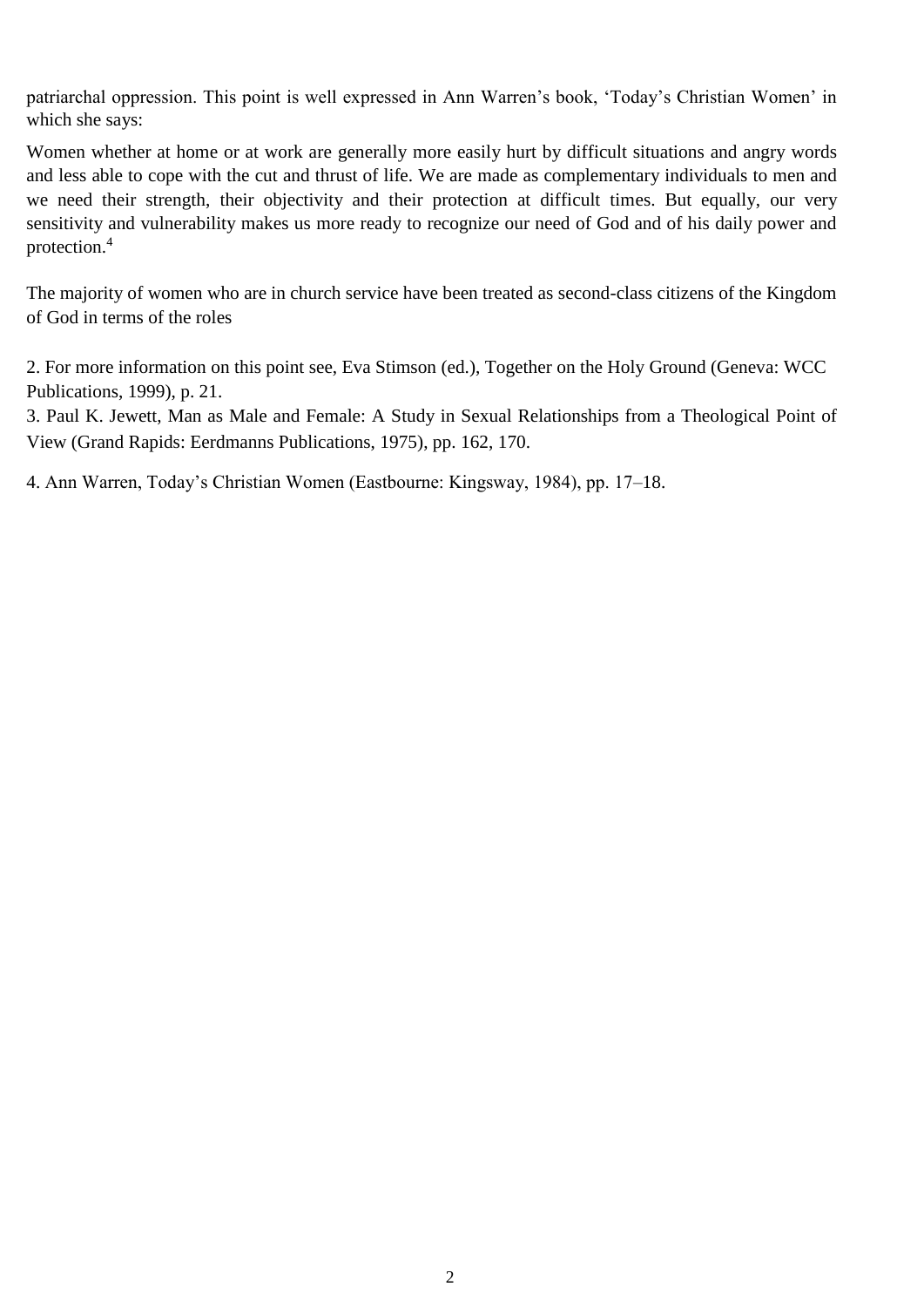they play in the church hierarchy. One of the church workers to be treated as such was Florence Spetume Njangali. She was one of the very few women in Uganda who strived to make women's ministry in the Church a reality. Not only did she seek ordination for herself but through her work and ministry she also influenced the Church to pass a resolution allowing women's ordination in all the dioceses in Uganda. In every Diocesan and Provincial meetings during Njangali's time, people spoke favorably of their experiences with women dea-cons and other church workers and their significant contributions to the life of their dioceses. However, Njangali would always raise some concerns and challenges in the debate. She would always note the absence of women priests. Her concern was the lack of women in positions of real leadership in the Church. Njangali was not happy with the way the very few women workers were always being deployed in the Church. They would be employed as community workers or non-stipendiary deacons and thereby used as cheap labor for the Church. She foresaw a long journey ahead toward full and meaningful leadership of women in the Church.

# **Njangali's Childhood and School Life**

Njangali was born in Parajwoki village, in the present-day Hoima District, on April 10, 1908 to Nyakwebara and Eva Kacungira Amooti. Njangali was taught from an early age to love the Church and the Lord God with all her heart. Since her parents were committed Christians, they always took her to attend church services, especially on Sundays. Njangali, therefore, was brought up in a religious home under a Christian environment. She was a well-behaved and hard-working child and her parents and the entire village were proud of her.

Njangali was baptized on October 31, 1920 in St Peter's Cathedral, Hoima, and from then henceforth, she came to be known as Florence Septume Njangali. It was a well-attended service, filled with the families of the several candidates from Duhaga Girls' Boarding School and the surrounding daughter churches. Her uncle and king of Bunyoro, Bisereko Duhaga II, attended the function. As she grew up to maturity, Njangali was not only loved by God, but also, as a wonderful warm young lady, loved by her own family and claimed as a friend by very many people in Hoima.<sup>5</sup>

5. During Njangali's childhood, there were four kingdoms in Uganda namely, Buganda, Bunyoro, Toro and Ankole.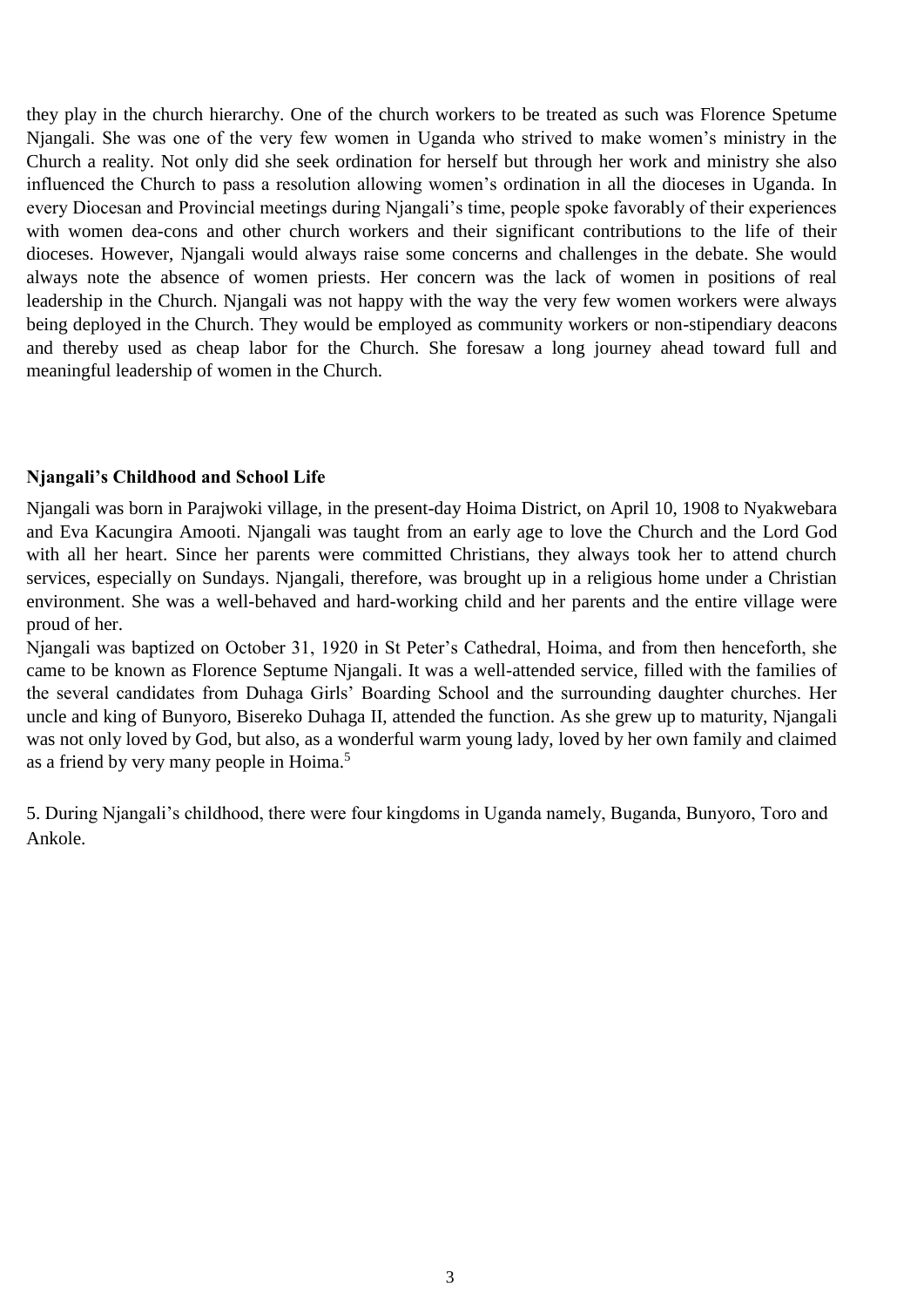Even though Njangali's parents strongly adhered to the faith and practices of the Native Anglican Church, which in 1961 became the Church of the Province of Uganda, her uncle Duhaga was mainly responsible for her spiritual nurture. Duhaga had spent some time in Buganda in the household of one of the first ordained Baganda priests, the Revd Henry Wright Duta Kitakule, and had shown himself quick to pick new ideas. Even when he became King of Bunyoro, Duhaga continued to participate once in a while in teaching reading classes at the palace, and at times financed the building of churches in the villages in his kingdom. Christopher Byaruhanga says:

The accession of Andereya Bisereko as king (omukama) Duhaga II of Bunyoro in September 1902 was an asset for the establishment and consolidation of the African Anglican Church in Bunyoro. The new king was sincerely attracted to Christianity, and gave both the African and European missionaries every possible support. He also encouraged his people to become active Christiansyhe had good influence on the other members of his family.<sup>6</sup>

Njangali's formative years came to be greatly influenced by the principles and way of life of the Native Anglican Church. She used to spend a lot of time at the King's palace. Njangali was occasionally invited to the King's palace for talks and prayer. She was also given jobs to do at the King's palace. She enjoyed the way the King admin-istered his kingdom. Njangali was fascinated by the court debates, trials and judgments made in cases that often came before her uncle.

Njangali's school life began in 1920 as one of the pioneer students of Duhaga Girls' Boarding School, a church-founded institution. Right from the beginning, Njangali was a keen learner of everything around her. In this endeavor she was assisted by her parents and her uncle Duhaga, who was a great supporter of formal education in Bunyoro. Her uncle, Duhaga, willingly paid all the school dues per term and usually encouraged her to set her sights higher than the rest of her colleagues. Njangali was one of the brightest students at Duhaga Girls' Boarding School, not only excelling in academics but also showing exceptional character. She became an active participant and leader in singing hymns, prayers and Bible lesson reading. Njangali did well in Religious Knowledge, Geography, Arithmetic, Swahili and in English. English was to be invaluable to Njangali in her later years, giving her the capacity to argue out issues at the national level.

6. Christopher Byaruhanga, Bishop Alfred Robert Tucker and the Establishment of the African Anglican Church (Nairobi: WordAlive Publishers, 2008), pp. 144–45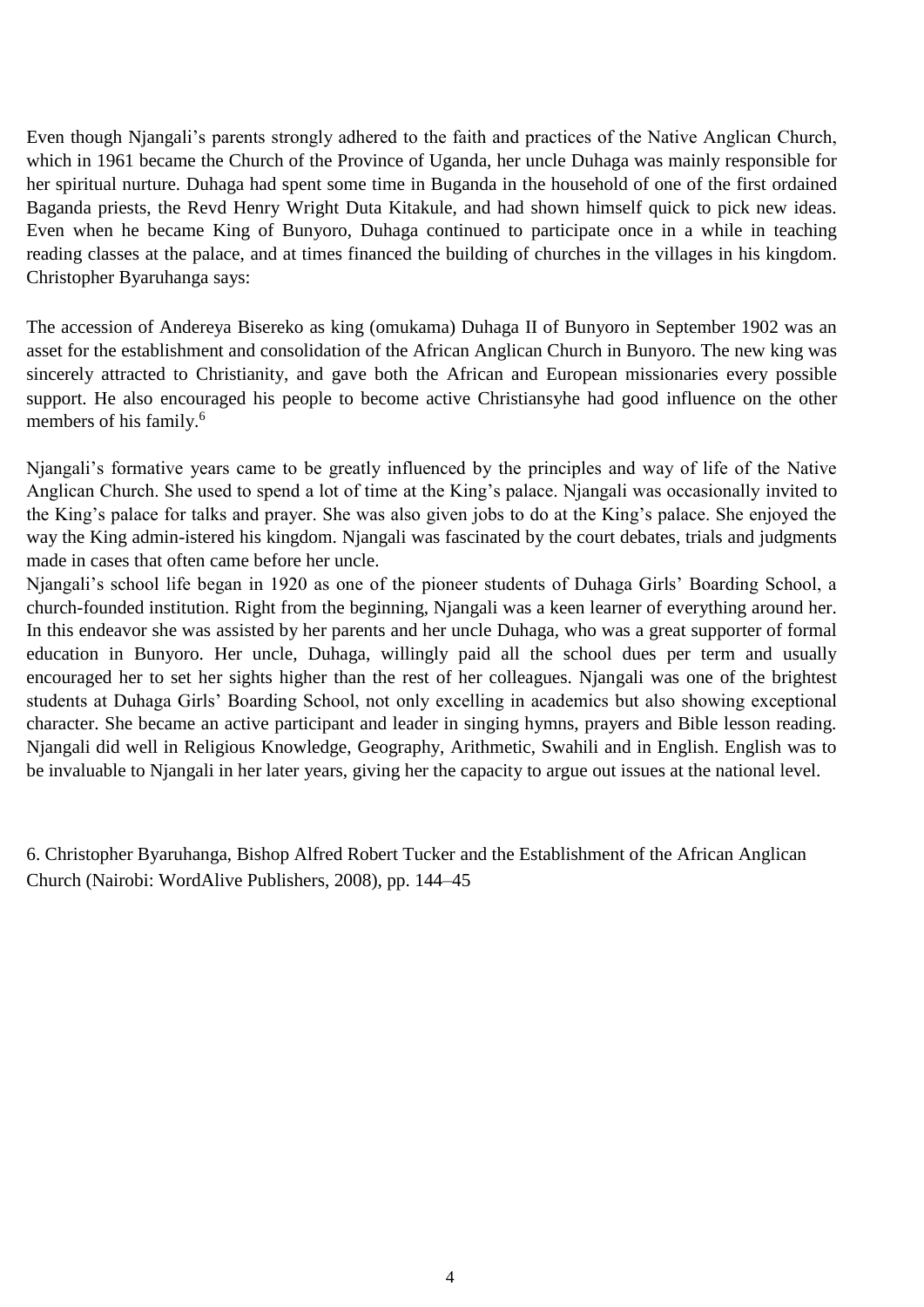Although Njangali worked extremely hard and attended all extra-curricula activities, she enjoyed her school days at Duhaga Boarding Girls' School.

When Njangali joined Duhaga Girls' Boarding School, she had no idea that she was joining a tradition that was later to play a great role in the history of missions, namely, the evangelization of Uganda not just by missionaries from Britain and North America, but by the indigenous Christians. At this early age, Njangali did not clearly know the impli-cations of joining this long tradition. At Duhaga Girls' Boarding School, Njangali met committed teachers who greatly influenced her spiritual life. It was here that she came in contact with the headmistress of the school, Miss M.B. Leakey, who was being assisted by two African women trained at Kyebambe Girls' School in Toro.<sup>7</sup>

As a schoolgirl Njangali was deeply influenced by Leakey's love for God and administrative ability. Leakey came from the conservative, Evangelical wing of the Anglican Church. She held the Bible to be the supreme authority for all matters regarding Christianity. Her teaching was that God inspired the Bible, and that it contained all spiritual truth. The Bible became the sole rule of faith and practice among the students at Duhaga Girls' Boarding School, since they considered it to be the only unerring standard of religious truth. Leakey also taught salvation as a definite turning at a specific point away from one's past sins, to Christ. She always taught her students that following the first step of accepting Jesus Christ as personal savior and Lord, a convert had to live a holy life committed to Christ. For Leakey, school edu-cation was aimed at telling the world that Christ died as a substitute for sinful humanity. It was this tradition, with great emphasis on the Bible and the cross rather than on church tradition, which Leakey would pass on to Njangali.<sup>8</sup>

In 1925, Leakey retired and was replaced by Miss E.H. Ainley. Ainley also came from the conservative Evangelical tradition. In her Christian witness to the girls at Duhaga Girls' Boarding School, Ainley drew a line between people who had undergone the experience of conversion and those who had not. The conversion experience, according to Ainley, marked the boundary between Christians and non-Christians. Once converted, according to Ainley, a Christian was

7. For more information on the role of the indigenous Christians in the evangelization of Uganda see, Louise Pirouet, Black Evangelists: The Spread of Christianity in Uganda, 1891–1914 (London: Rex Collings, 1978).

8. Concerning the religious beliefs of Miss M.B. Leakey see, 'Duhaga Girls' School Jubilee 1908–1958 Magazine', pp. 4–7.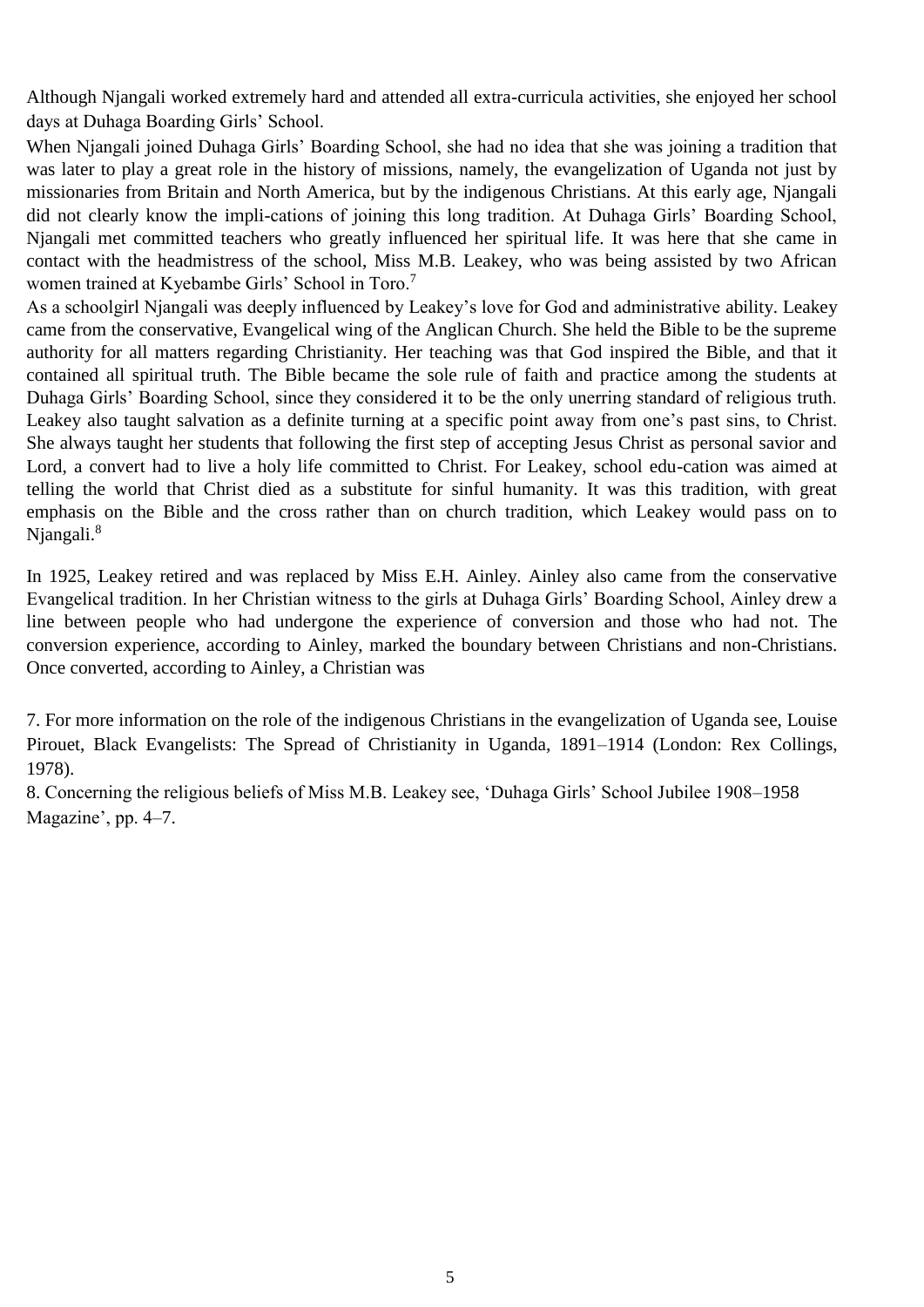expected to demonstrate the reality of this new faith by personal holiness. She constantly made appeal to the high standards and disciplined life required of the girl converts with the hope that the individual lives, which had been redeemed and made anew as a result of conversion, would result in the reformation of society as a whole. It was this tradition, with great emphasis on the demonstration of the reality of the new faith by personal holiness, which Ainley would pass on to Njangali.<sup>9</sup>

# **Njangali's Teaching Career**

Within a few years of her stay at Duhaga Girls' Boarding school, Ainley had detected Njangali's inquiring mind and recommended her for appointment as her teaching assistant. By this time, Njangali had been nicknamed by her fellow girls magezi (wisdom) because to them she was as well informed academically as her two African female teachers. Njangali began to instruct girls who were even older than her into the mysteries of reading and writing. When Njangali completed her studies in 1928, she was appointed a teacher and was later promoted to deputy headmistress of the school. Njangali taught her students that Jesus Christ expected them to live by the highest moral standards.

Ainley's leadership style deeply influenced Njangali at a critical junc-ture in her own development, and contributed to the awakening of her sense of vocation. Ainley's philosophy was hard-work, honesty and self-determination. Njangali observed and became interested in Ainley's way of life and particularly her commitment and conduct as she carried out her duties as headmistress. Njangali was very much impressed by the way Ainley carried out her duties loyally, diligently and vigorously without supervision. Njangali's upbringing blended in very well with Ainley's philosophy and work ethic. When Ainley left in 1938, Njangali became headmistress of Duhaga Girls' Boarding School. Although by this time Duhaga Girls' Boarding School was more than fifteen years old, no headmistress had stayed for more than a few years and the school was suffering from lack of constructive long-term leadership.

By the time Njangali became headmistress, Hoima was a small town, and Duhaga Girls' Boarding School had grown into a small institution. But Njangali foresaw that Hoima would become a great town and she envisioned the school, at its center, responding to the

9. Concerning the religious beliefs of Miss E.H. Ainley see, 'Duhaga Girls' School Jubilee 1908–1958 Magazine', pp. 5–9.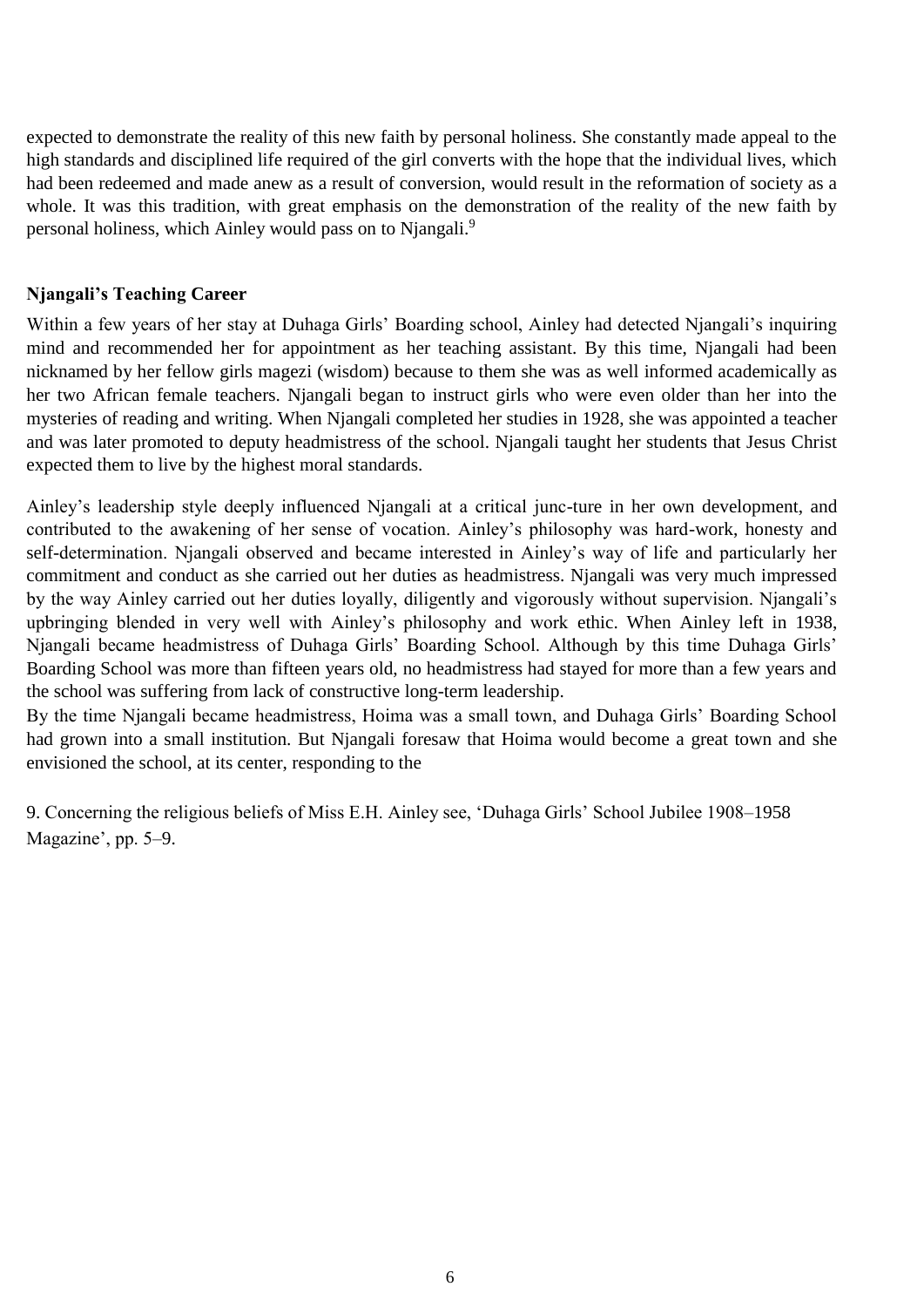needs of the growing town. Her vision was to see Duhaga Girls' Boarding School give its best to the people of Uganda. The Speech Day tradition and the joyous participation of the students in the great festivals seized the imagination of the people of Hoima more perhaps than any other one thing, and Duhaga Girls' Boarding School took a place of prominence and influence for the schools in Bunyoro. It was in Duhaga Girls' Boarding School that Njangali's contribution to the training of future women professionals and scholars was greatly impacted. Hoima church leaders supported Njangali and proudly followed her lead in the role she played in the larger life of the school.

From the time of her baptism, Njangali had relied on good works and mental assent to the Christian message, instead of surrendering all to Jesus Christ. On October 18, 1938 Njangali fully appreciated what it meant to be personally committed to Jesus Christ. In the East African revival tradition, it is not enough for someone to merely state that he or she is a Christian or that they are a member of a given church denomination. One must declare to God and the entire church congregation that he or she has made a personal commitment to love and to serve Jesus Christ. In this new understanding of her belief, Njangali found inspiration and comfort in the Christian friendship and companionship of the East African revival movement. The revival movement invigorated and renewed her life and offered her the challenge of a deeper experience of salvation in Jesus Christ and a more radical commitment to Christian discipleship. From this time on she began to think seriously about joining full-time church ministry.

Njangali's career at Duhaga Girls' Boarding School was briefly interrupted when, as a result of her spiritual transformation, she enrolled in Bishop Tucker Theological College, Mukono in 1942 for a two-year Lay Reader's course. When Njangali set out for Bishop Tucker Theological College, it was an historic event itself. No woman had ever attended that course let alone studying alongside men. She was the only female student in a class of thirty. $10$ 

Njangali completed her Lay Reader's course in 1944 and returned to Hoima to continue with her duties as headmistress of Duhaga Girls' Boarding School. She was commissioned as Lay Reader in St Peter's Cathedral, Hoima. Her licence, in part, reads:

It shall be your duty as a Lay Reader when called upon to assist the priest in such a way as may lawfully be directed. Under the direction of

10. For a detailed record of the thirty students see, 'Records of Students of 1942', Uganda Christian University Archives.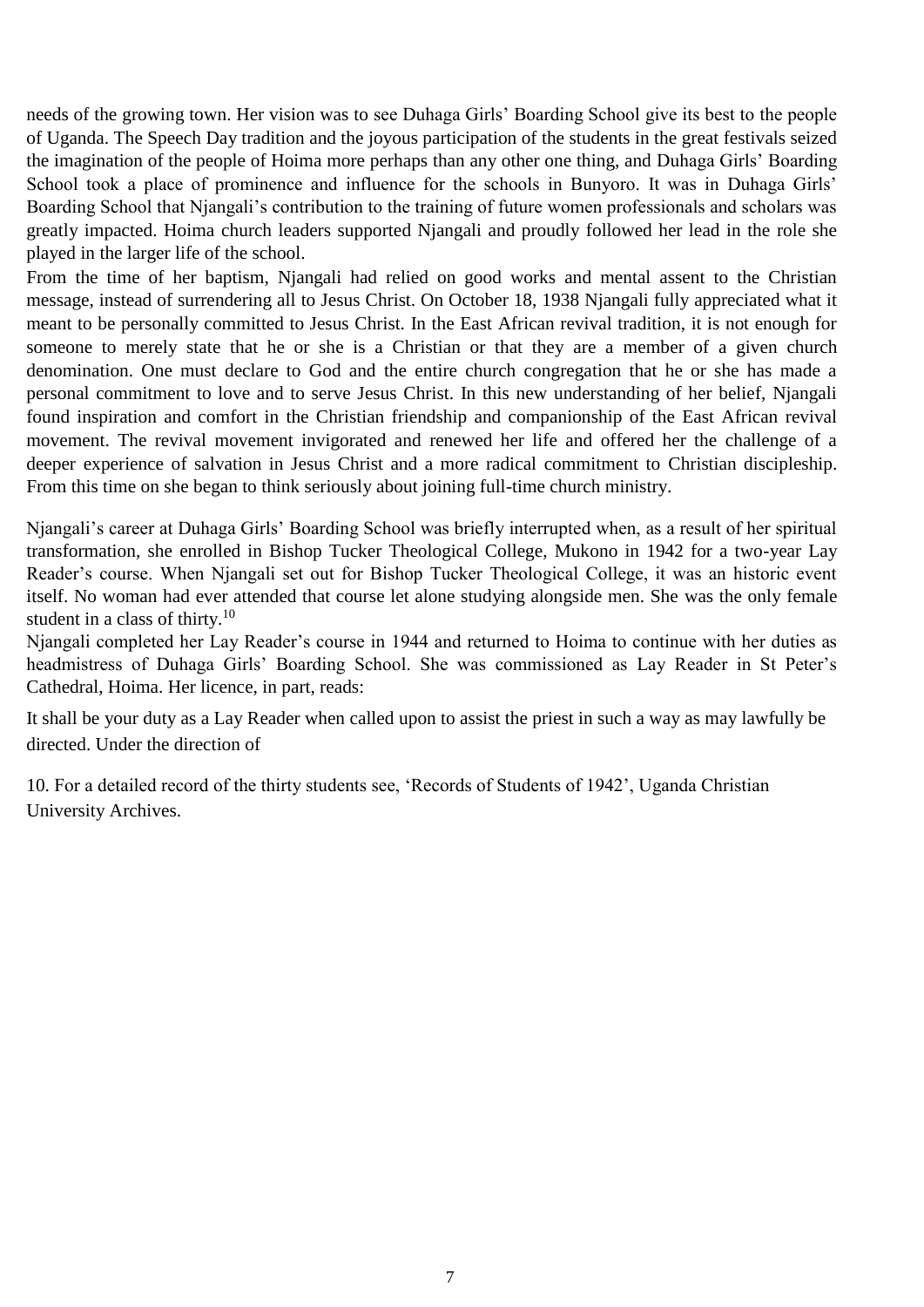a priest-in-charge you may conduct services of Morning and Evening Prayer, read or preach sermons and with the Bishop's permission administer the Chalice at Holy Communion and such as other services as may, from time to time, be approved by the Bishop. $^{11}$ 

Njangali's passionate intensity was in no way diminished by her training at Bishop Tucker Theological College. Her renewed zeal for the gospel irritated those who resisted the implications of her message, especially among the relatively sophisticated men working at the school. Njangali always emphasized repentance through open confession, the breaking down of barriers of clan or tribe and the equality between men and women $12$ 

Under Njangali's distinguished leadership, Duhaga Girls' Boarding School expanded and gained national recognition as a center of excellent academic standards. Njangali's own educational background helped her to guide and inspire her students to aim higher in life. Soon the Native Anglican Church in Uganda recognized Njangali's work and influence and in 1953, she was appointed a member of the Native Anglican Synod in Uganda. As early as 1909, Bishop Tucker had come up with a type of Constitution that would give more power to the Ugandan Christians from all over his diocese to manage their own church affairs. In this Constitution, church members were to elect their representatives to the Synod. There were two guiding principles of Tucker's Constitution, namely, concentration and decentralization. It created at the center a strong governing body that would carry the weight, which only a truly representative body can.

The Native Anglican Church Synod in Uganda was such a repre-sentative body. It consisted of members, of whom not more than a third were clergy, drawn from every part of Uganda. Each district in Uganda was to elect so many representatives in proportion to the number of communicants. Njangali represented Bunyoro district. The Native Anglican Church Synod was a democratic body. Europeans, kings, chiefs and the indigenous Ugandans sat together and voted on equal terms, the indigenous delegates forming the large majority. All questions of outstanding importance were referred to the Synod and its decisions were binding on all members of the Native Anglican

11. A copy of Njangali's Lay Reader's License is in File LR 1/1944, Bunyoro-Kitara Diocesan Office.

12. One of the emphases of the East African revival movement is the equality of men and women before God in the revival fellowship meetings but not in formal church leadership. For more information on this point see, H.H. Osborn, Pioneers in the East African Revival (Winchester, UK: Apologia Publications, 2000), p. 266.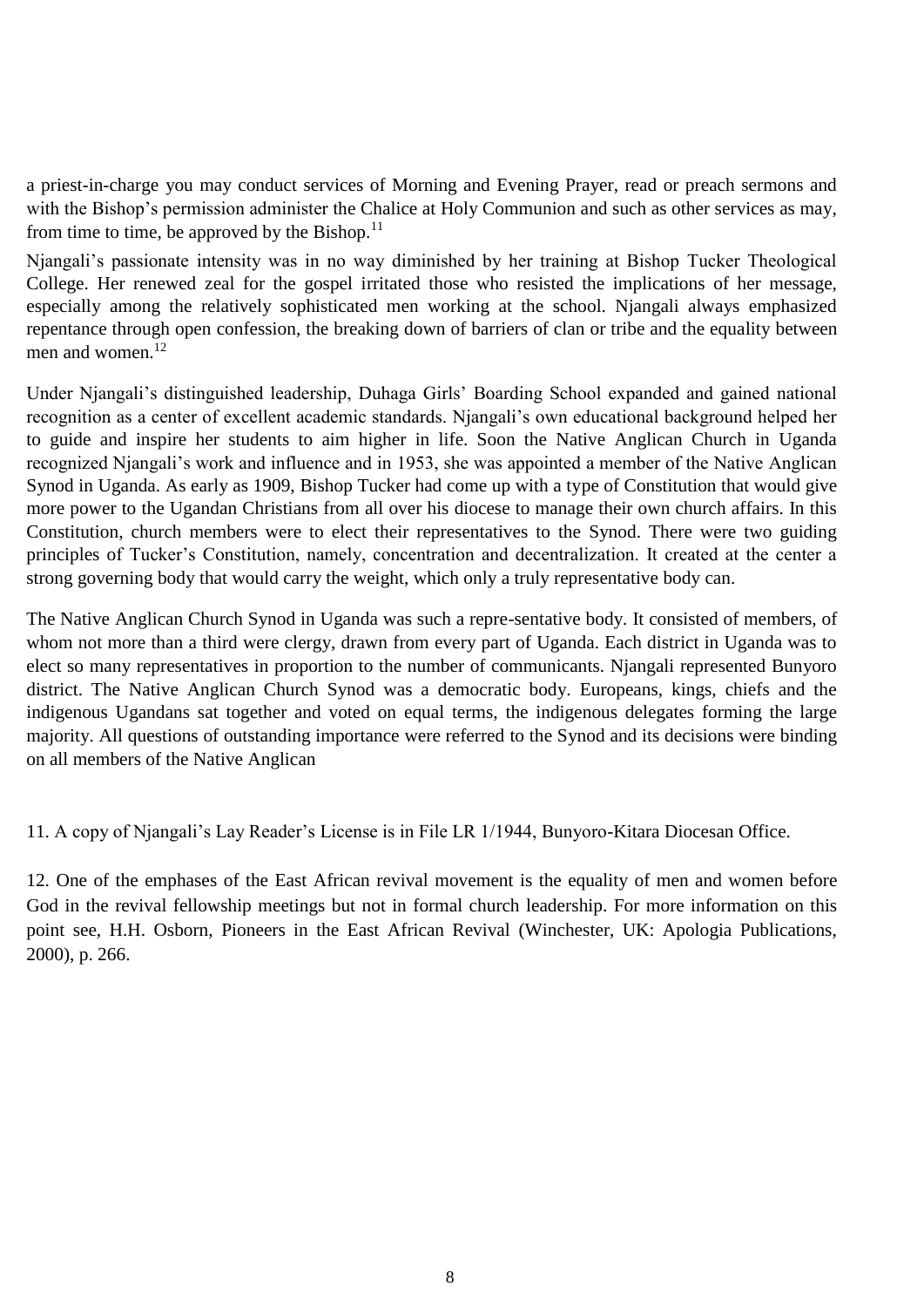Church. As a representative body, the Synod counted among its members many of the most powerful traditional leaders in the coun-try. Consequently, the Synod had a remarkable influence in the Native Anglican Church, and commended, as no other body did at the time, the confidence of the country. Njangali was proud to belong to such a powerful entity.

Njangali was also a member of the Diocesan Council that acted for the Synod in the interval between its sessions. The members of the Diocesan Council were appointed by and responsible to the Synod. It consisted of two delegates from each of the large districts, which formed the diocese. It met once a month and to it the minutes of all local councils and of all its own advisory Boards were submitted. The more detailed and departmental work of the Diocesan Council was entrusted to a variety of Boards, which were purely advisory and reported to the Council. In this way, the work of the Native Anglican Church was unified and centralized.

For quite long, Njangali was part of that controlling power of the Native Anglican Church in Uganda. Her experience in the Native Synod, the Diocesan Council and from 1961 in the Provincial Assembly gave her a unique opportunity to learn about the principles of democracy, self-government and self-support. As a member of the Synod, Njangali was very instrumental in the creation of the Church of the Province of Uganda with a new Constitution. Tucker's 1909 Constitution was succeeded by the 1961 Church of the Province of Uganda and Rwanda-Burundi Constitution. The 1961 Constitution was accepted and approved by the Synod and the Diocesan Council of the Upper Nile on April 27/28, 1960, and came into effect in 1961. Article 1 of the 1961 Constitution reads:

The Church of this Province shall be named the Church of the Province of Uganda and Ruanda-Urundi [Rwanda-Burundi] and shall consist in the first instance of the following Diocesesy.Northern Uganday. Sorotiy.Mbaley.Namirembey.West Buganday.Ankole-Kigeziy. Ruanzori [Ruwenzori]y.Ruanda–Urundi  $[Rwanda-Burundi].$ <sup>13</sup>

Njangali was happy with the 1961 Constitution which, like the 1909 Constitution, had a built-in ability of weakening tribal boundaries and barriers, thus creating a comprehensive church. But she was always critical of the Church Missionary Society missionaries who tended to favor the central region. She always warned that the Church Missionary Society missionaries' attitude toward other regions would

13. '1961 Constitution', File IPS 226/16, Uganda Christian University Archives.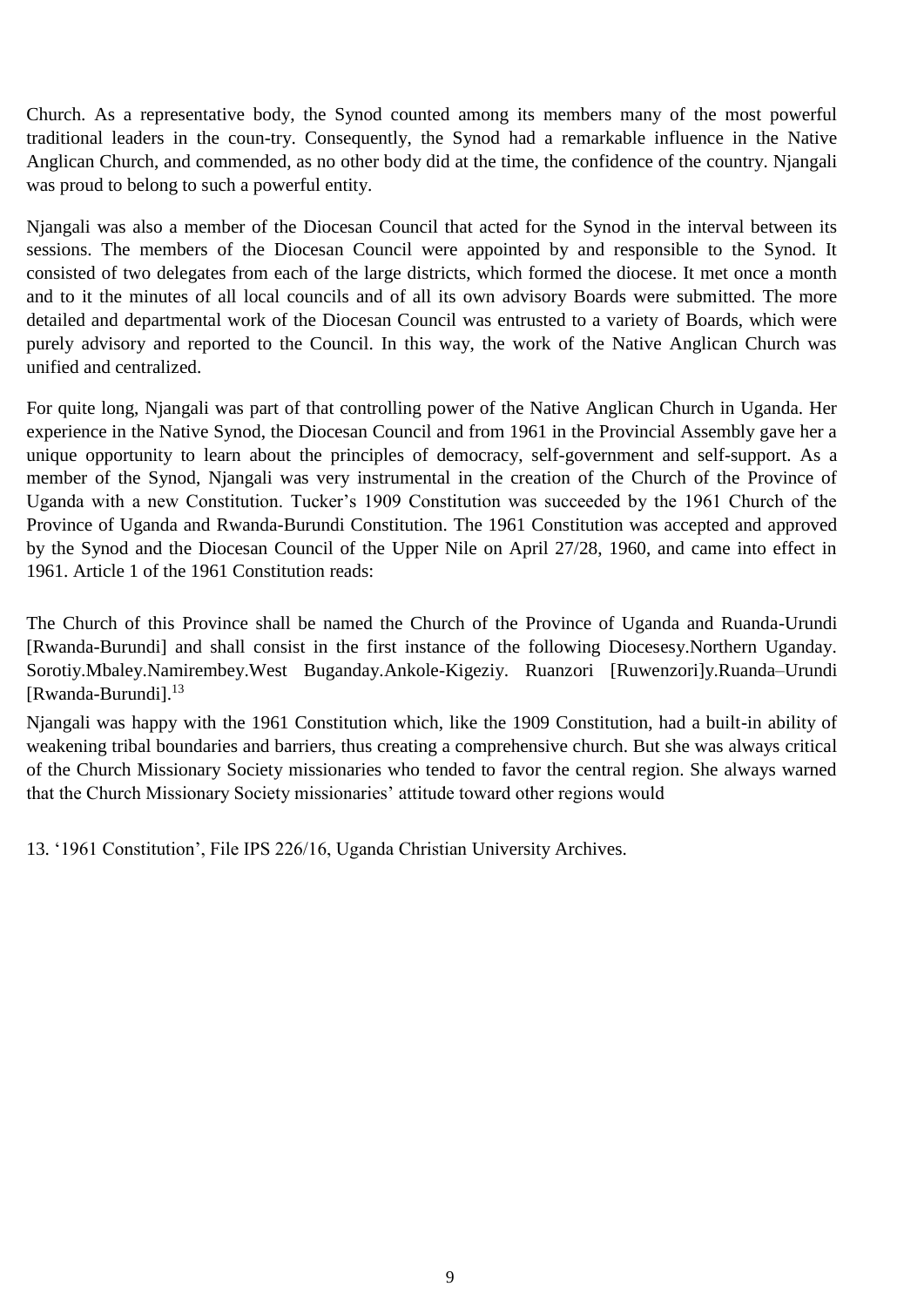create a situation where the dioceses in the central region would consider themselves special and the rest of the dioceses would develop the feeling of deprivation. Njangali often argued that the horizontal conflict within the Church would compromise the original idea of a comprehensive Church of Uganda.

Njangali's fear of the horizontal conflict within the Church was confirmed at the time of Archbishop Bishop Brown's resignation in 1965. Brown was British and had been Bishop of Namirembe, the cathedral headquarters of the Church. So long as Brown was Arch-bishop of the Church of the Province of Uganda and Rwanda-Burundi and the Diocesan Bishop, Namirembe also functioned as archdiocese of the Province. And Namirembe Cathedral was popularly regarded by all Christians in Uganda, Rwanda and Burundi as the Provincial Cathedral. As soon as Bishop Brown announced his resignation, the question of who was to succeed him became one of the hottest issues in the Province. Since Namirembe Cathedral was in the traditional Baganda territory, and the Baganda were the largest single tribe in Uganda with the biggest number of Christians, the majority of the Baganda Christians thought that a Muganda Bishop would succeed Brown. It was at this time that Njangali transferred her services to Ruwenzori diocese to work with Bishop Eric Sabiti who later became the first archbishop of the Church of the Province of Uganda, Rwanda and Burundi. When asked what was at stake in the Church in 1965, Njangali said, 'in 1965, seniority was not an issue, but tribe. By showing tribal sentiments in 1965, the Baganda lost any possible support from their colleagues for the post of Archbishop'.<sup>14</sup>

#### **Njangali as a Lay Theologian**

Undoubtedly Njangali did more than any other woman in the Church to help women gain access to theological education. In 1957, she retired from her position as headmistress of Duhaga Girls' Boarding School and returned to Bishop Tucker Theological College for an ordination course the following year. Njangali's decision to resign her post and join full-time church ministry surprised many Christians in Bunyoro. Full-time church ministry during Njangali's time was popularly known as 'a poor man's profession' because it was characterized by poverty. Church workers did not know where their next meal would come from. One could not afford decent living conditions because of the unpredictable

14. Amooti Katebalirwe, one of Njangali's relatives, interviewed by the author, December 10, 2006.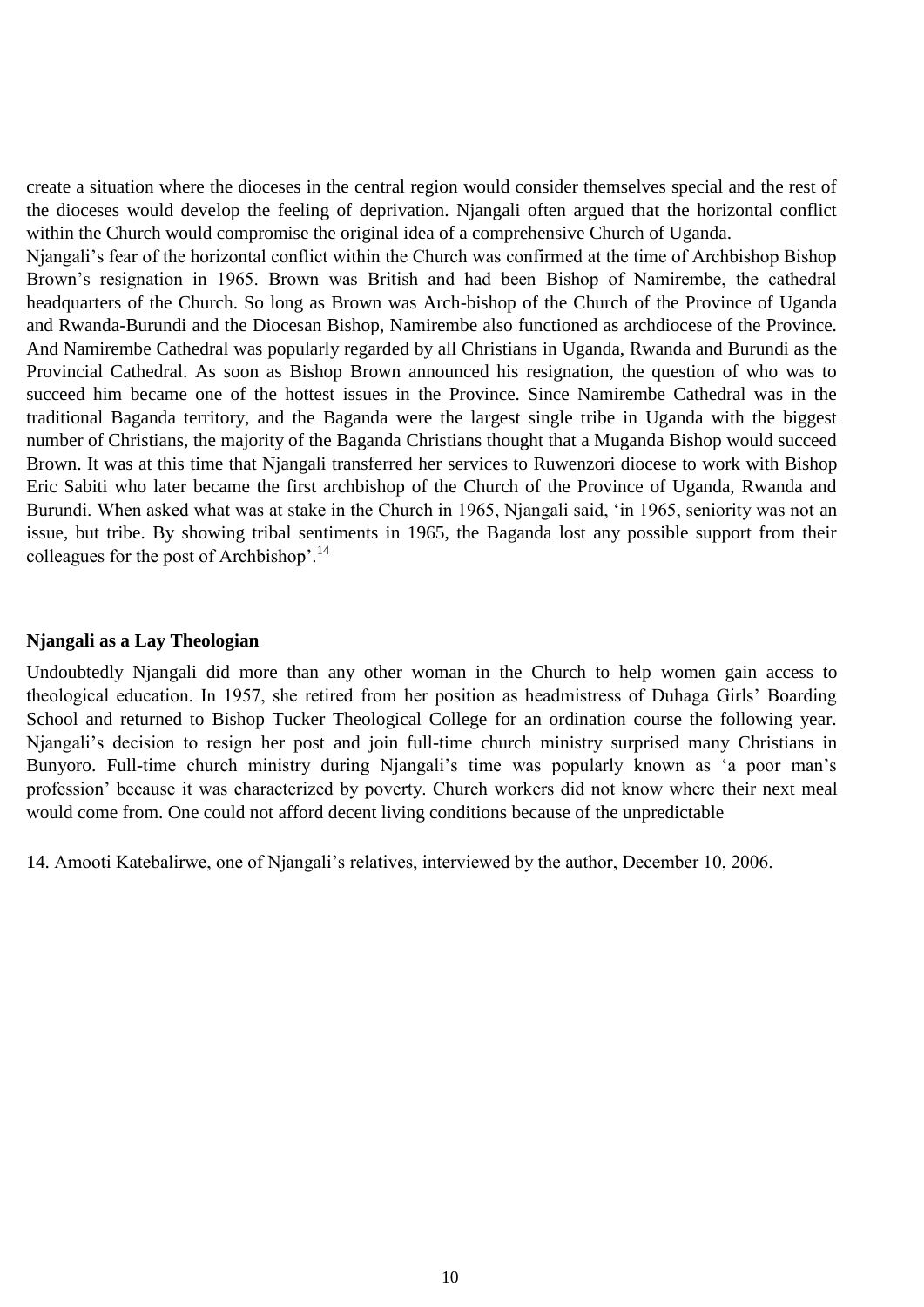and very low income from the Church. Why should one leave a well-paying job for a dead-end position in church ministry and more so when she is a woman? Some people would ask. But for Njangali, serving the Lord was more important than all other callings in life.

From the 1950s, the Church began to respond to modern culture in many ways. For instance, during this time Bishop Tucker Theological College administration allowed Njangali as the first woman student to study theology much earlier than anyone ever thought of the ordination of women in Africa. Eventually, Bishop Tucker Theological College women graduates, especially Njangali, were influential in the ordination of women campaigns. When Njangali signed up for theological training alongside men at the college, she was not easily accepted in the lecture room by her male counterparts. Olivia Nasaka says:

When Florence was admitted in BTTC the whole nation got shocked at her move. Despite all, she stood her ground and joined the college. The first slap in her face was the realization that there was no space for her in the lecture rooms. The staff members and the students were all perplexed, how could a woman sit in the same room with them and study theology? Did she have the capacity to absorb the contents given by the lecturers?<sup>15</sup>

Commenting on her experience as a woman training for church ministry at Bishop Tucker Theological College, Njangali said:-

During my theology course at Bishop Tucker Theological College, a number of things were revealed to me about how a woman is perceived by men in the Church of the Province of Uganda. The first day I reported for lectures in a class of male students, I never believed what I heard and saw. I was told to sit outside and study from the veranda! That experience did not stop me from participating positively in any discussion. Sometimes I would stand and openly challenge what I considered oppressive tendencies against women. However, my active participation in discussions was in most cases viewed by my classmates as arrogance.<sup>16</sup>

Throughout her theology course, Njangali took it upon herself to defend the rights of women as equal partners in church ministry. Referring to the status of women in the traditional society, Njangali argued that in the past women in Uganda were not excluded from

15. Olivia Nasaka, 'From the Veranda to the Frontline', Uganda Christian University Opportunity Issues Magazine 1 (May 1998), p. 22. 16. Florence S. Njangali, 'Speech at the Pastors' Retreat, 1978', File 1978/BKD/05, Bunyoro-Kitara Diocesan Office.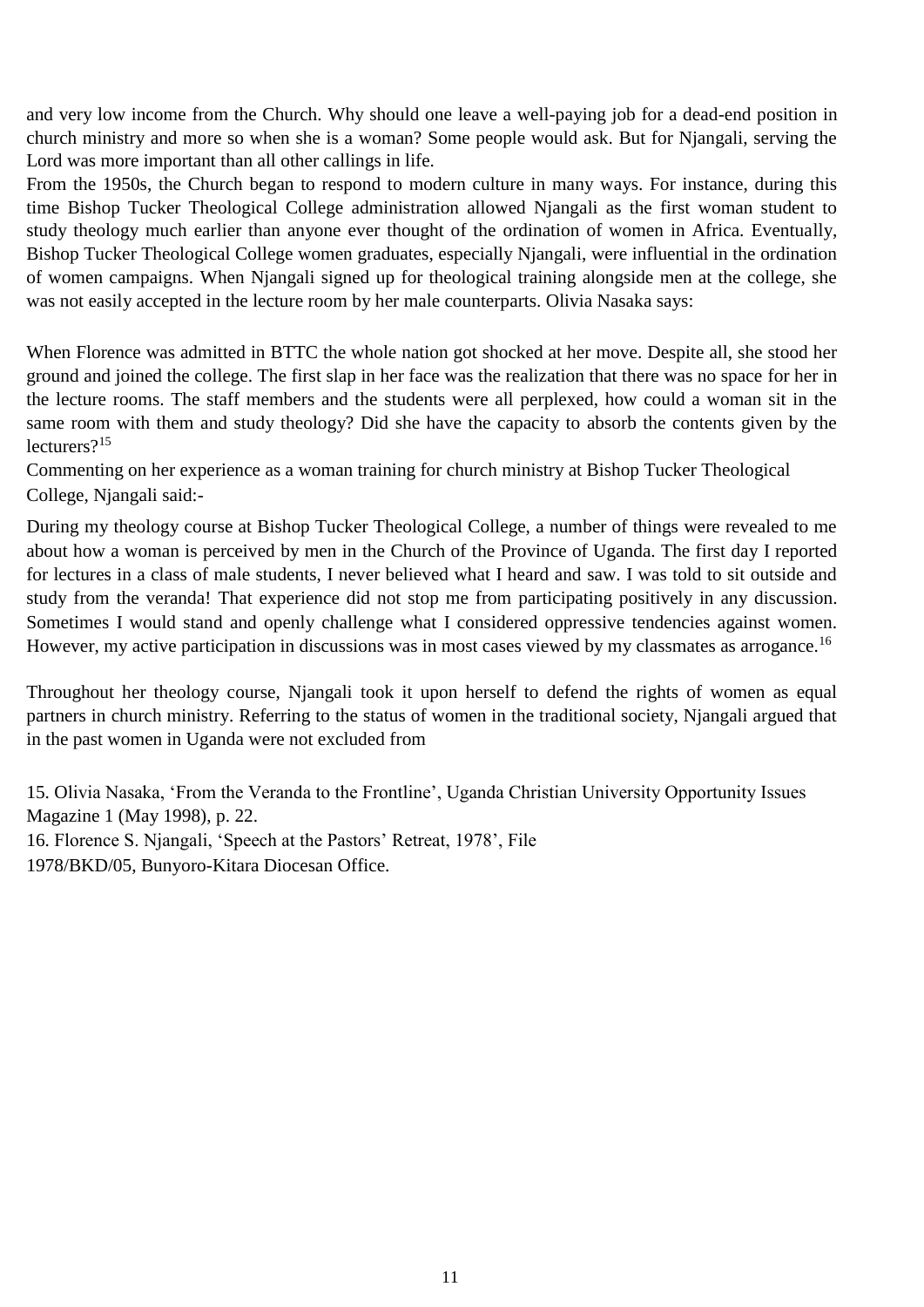decision-making processes. What used to obtain was that parallel organizations would be established for both sexes. Where it was necessary for women to be excluded from some traditional matters that necessitated serious discussions, to arrive at the final decision and implementation, women could not be excluded or else those decisions would fail. For instance, while leadership in traditional marriages was largely retained by the father of the girl or the boy, the leadership role in discerning what was needed for the occasion would include the views of the mother of the girl or boy.

Njangali was of the view that of all the doctrines of the church, Christology was the one most used to oppress women because of the way the maleness of Jesus was being interpreted. She said that the fact that Jesus was a male human being was beyond question. That this was a historical fact that had to be respected. However, the problem arose when during her time the maleness of Jesus was taken for granted as the only proper way to represent God. Njangali disagreed with those church leaders who used to say that God is more suitably thought of in an analogy with male human beings. Njangali did not suggest the use of an inclusive language but while not going as far as this, she emphasized the point that although God is referred to with masculine names, this does not mean that God is male.

At the Synod, although a laywoman, whenever she was allowed to address the delegates, she always made a passionate appeal to awa-ken the Church to its need to abandon its patriarchal attitudes. She used to argue that Jesus' preaching proclaims justice and peace for all people, inclusive of women. That the reign of God is diametrically opposed to any group setting itself up as exclusively privileged and relegating others to the periphery. At this time, the clergy in Uganda were a formidable group opposed to the young women enthusiasts for gender equality. However, Njangali always exploited one of the consistent themes of the East African revival movement, namely, its opposition to authoritarianism in church life. Even then one of the outstanding characteristics of Njangali was her fundamental loyalty to the Church. Despite her strong, often passionate criticism of the Church, she saw herself as called to witness to her church from within.

When Njangali graduated from Bishop Tucker Theological College in 1960, she was posted to Ankole-Kigezi diocese not as a deacon but as a 'church commissioned worker' to head the Mothers' Union Department. Mothers' Union was very well known, as it is today, for its desire to have everyone married to one partner in the church. Its understanding of marriage to be a lifelong commitment falls within the African understanding of marriage. It is believed in many African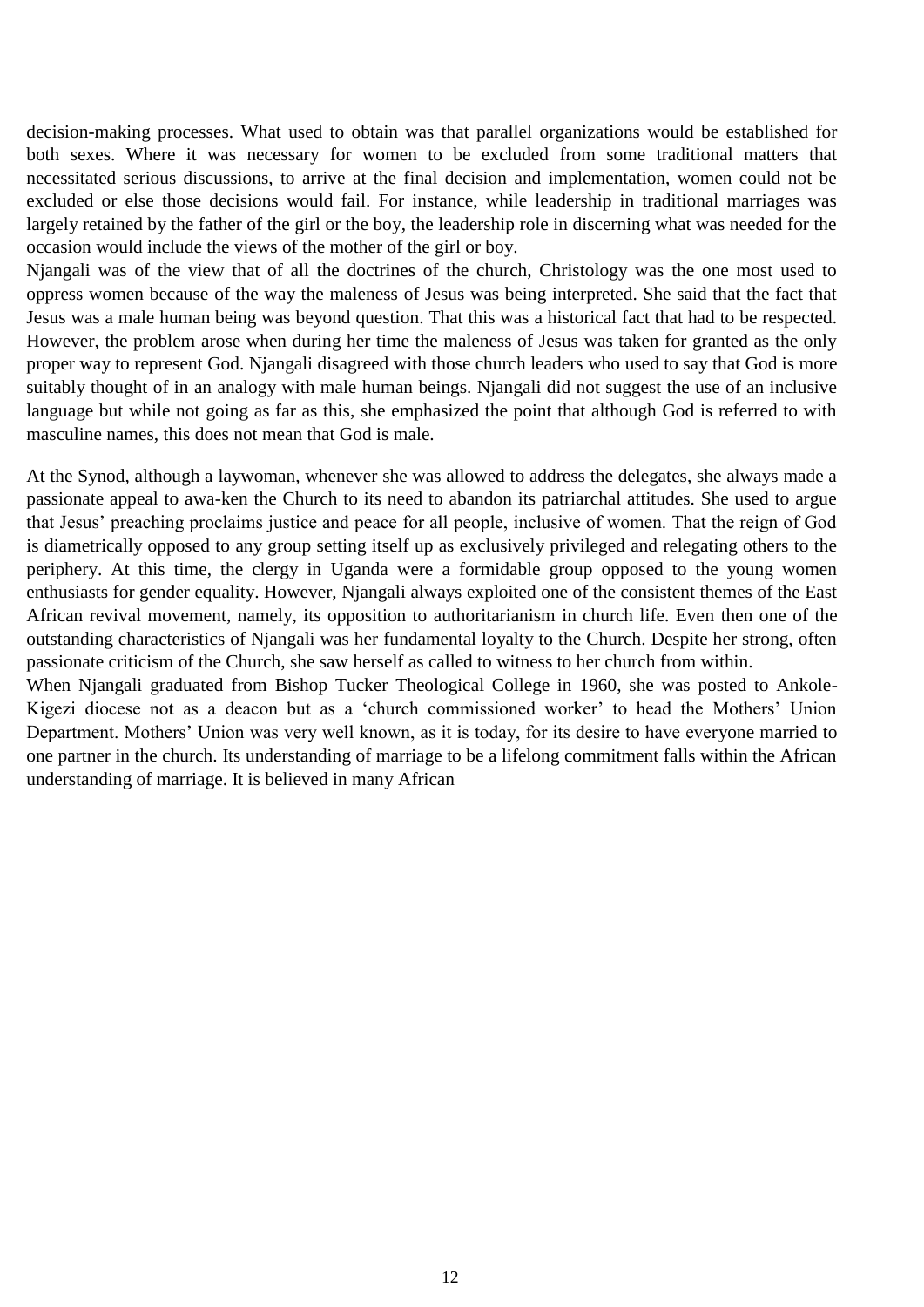societies that from the very beginning of human life, God commanded people to get married. Therefore, marriage for Africans is a sacred duty. Once the full contract of marriage has been executed, it is extremely hard to dissolve it. The Mothers' Union considers marriage to be like the rites of passages in Africa, which can never be repeated by individuals. For this reason, Mothers' Union is against divorce.<sup>17</sup>

Njangali worked to further the ideals of the Mothers' Union and to promote the dignity of women by presenting monogamy as the best solution for marital relations. She taught that openness, integrity and honesty — characteristics of healthy relations between committed Christians — should apply even more to the marital relationships to foster real sharing, mutual love and respect. Thanks to her efforts within the Mothers' Union in Ankole-Kigezi diocese, women gained the right to confess, testify, preach and pray on an equal basis with men.

Njangali was the pioneer of feminist theology in Uganda. She was always conscious of the way in which women are perpetually relegated to second-class citizenship in the Ugandan society and in the Church. She always said that 'this should not be; this is against the will of God'. The vision that guided Njangali's feminist theology was that of a new human community based on the values of mutuality and reciprocity. In her ministry as Mothers' Union worker, Njangali always encouraged women in Ankole-Kigezi diocese to love to work with men. The reason she usually gave was that God created women and men to help each other and not one sex to oppress the other. She used to argue that her goal was not to reverse oppression, with women oppressing men; that would be the same problem in reverse. Her conviction was that women share equally with men in the dignity of being human. Njangali looked forward to a church with no one group dominating and no one group being subordinated, but men and women participating according to their gifts. She did not envision that men and women be the same, but that the uniqueness of each be equally respected in a community of brothers and sisters.<sup>18</sup>

Today, feminist theology, which Njangali pioneered, is divided roughly into two categories, namely, revolutionary and reformist. The revolutionary feminist theology is produced by women in Uganda who,

17. As women were not allowed to be ordained as deacons even at the out-come of the ordination course, they were called 'church commissioned workers'.

18. Njangali's feminist theology is found in her notebook entitled 'Itwena tuli omukisiisani kwa Ruhanga' (We are all made in the image of God). This notebook which has no date is with Amooti Katebalirwe, one of Niangali's relatives whom the author interviewed on December 10, 2006.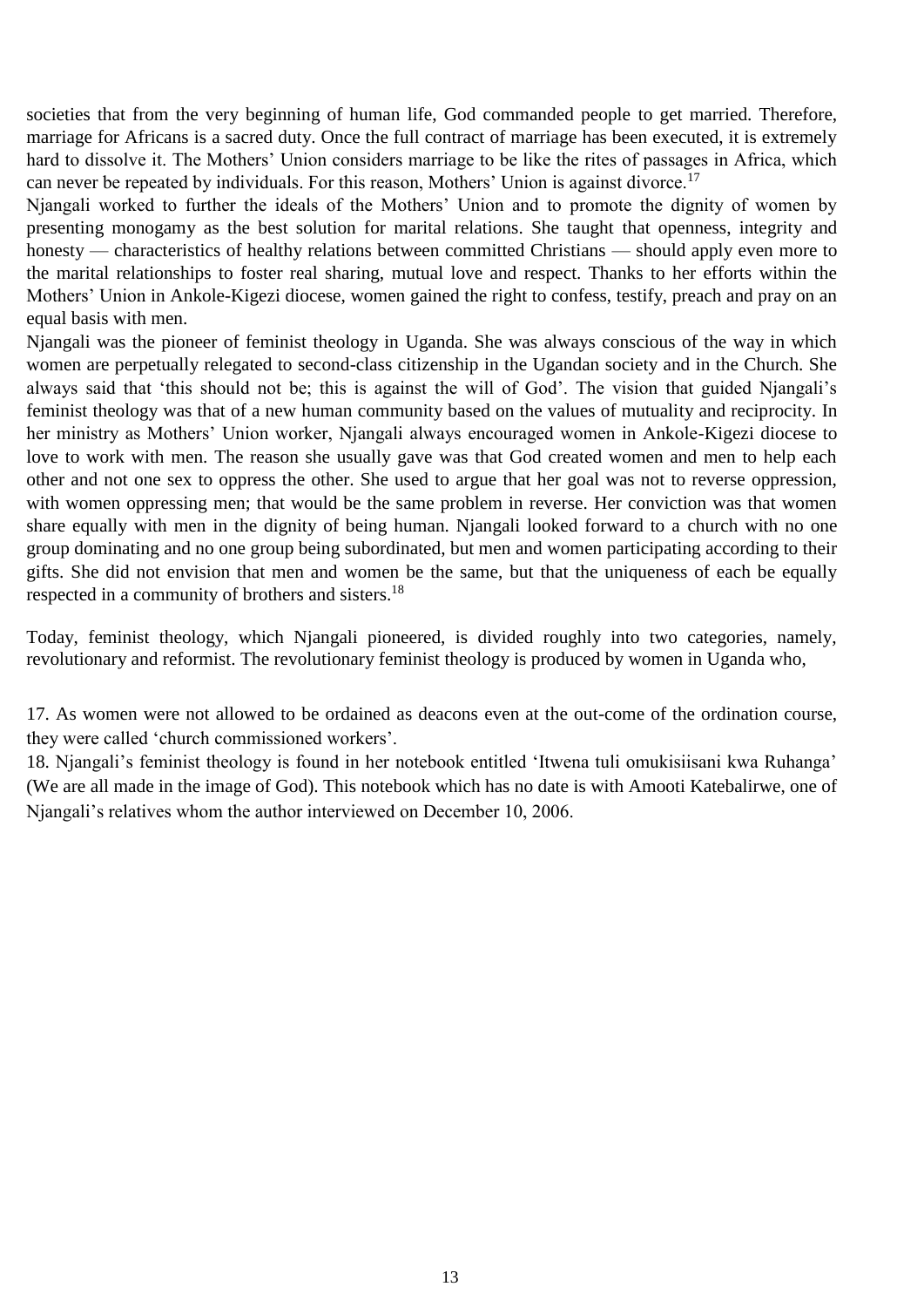upon examining the Christian tradition, find it so male-dominated that they pronounce it as hopelessly irredeemable and therefore opt to leave the church. On the other hand, reformist feminist theologians, whom Njangali would identify with, agree about the male-dominated character of the Christian tradition but always find reason to hope that the male-dominated character may be transformed. They, therefore, chose to stay within the church in Uganda and work for reform.<sup>19</sup>

Njangali played a substantial part in changing traditional views of women and their work in Uganda. She opened up a new space for women within the Church. During Njangali's time it was often said, as it is sometimes said today, that women who were unmarried had no status at all in society. They would agree with John S. Mbiti who says:

For African peoples, marriage is the focus of existence. It is the point where all the members of a given community meet: the departed, the living and those yet to be borny.Marriage is a drama in which everyone becomes an actor or actress and not just a spectator. Therefore, marriage is a duty, a requirement from the corporate society, and a rhythm of life in which everyone must participatey.Failure to get married under normal circumstances means that the person concerned has rejected society and society rejects him or her in return.<sup>20</sup>

As an unmarried woman and as Mothers' Union worker, Njangali was in a very interesting position but her understanding of Gal. 3.28 helped her to reconcile her status as a Christian and the concepts of society around her $21$ 

In her feminist theology, Njangali always emphasized the point that 'the value of a woman begins when she is born, not when she gets married'. The role played by Njangali in bringing changes in the status and roles of women is now receiving more attention in Uganda. She broke with the traditional roles considered normal for women church workers, and became a legend in her own time. Her advocacy of independence for women went beyond what was considered correct in the Church. Although Njangali was aware that acute marital pro-blems arose from the prevailing concept of inequality of men and

19. For detailed information on the two categories of feminist theology in Uganda see, Joy C. Kwesiga, 'Is a Feminist a Valour or Villain?', Arise, a Women's Development Magazine 23 (January–April, 1998), pp. 27–28.

20. John S. Mbiti, African Religions and Philosophy (Nairobi: East African Edu-cational Publishers, 2002), p. 133.

21. Gal. 3.28 says, 'There is no longer Jew or Gentile, slave or free, male or female. For you are all one in Christ Jesus'.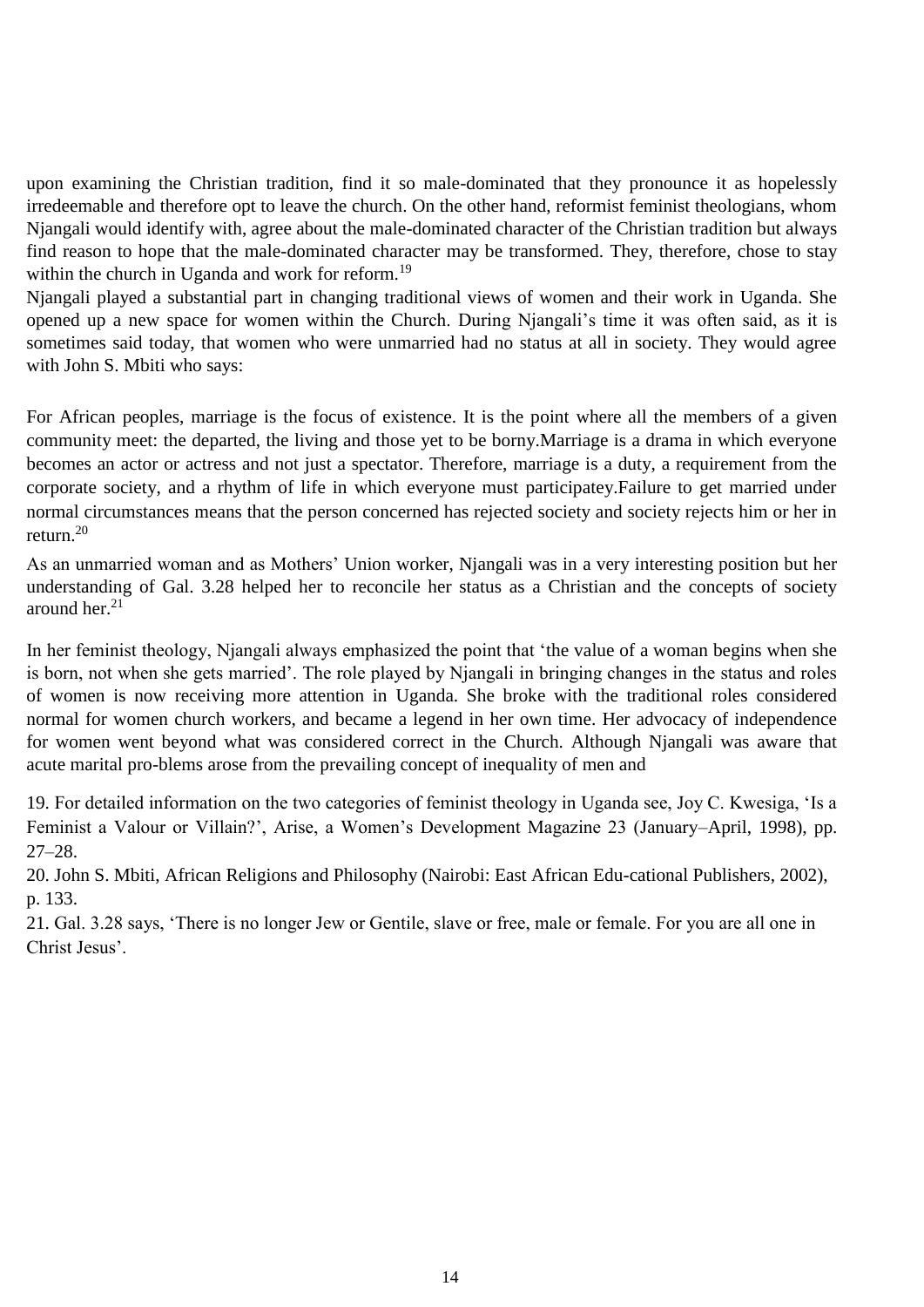women in Uganda, she tended to look at the issue of marriage as a spiritual matter.

Although Njangali had no 'official status' according to the Ugandan culture, her role in the Church and society opened the way for future possibilities, to which African women might also attain. She recruited the unmarried women into the Mothers' Union as 'Associate members'. Associate members in the Mothers' Union have continued to redefine women's roles in Uganda. Njangali is now seen by many people as a change agent in the Uganda church history.

In 1965 she transferred her services to Ruwenzori diocese and even-tually to Bunyoro-Kitara diocese in 1972. In all the three dioceses, Njan-gali assumed a position of great significance and came to be recognized as the foremost figure in the Church. When Bunyoro-Kitara diocese was formed in 1972, Njangali was one of the faithful supporters of Bishop Yustus Ruhindi's garuka nkokwoli (return as you are) philosophy.

Njangali was also involved in building ecumenical relations between the major denominations in Uganda, namely, Roman Catholic and Anglican Churches. In 1963, Njangali attended the All Africa Conference of Churches Consultation in Kampala, Uganda, in which she partici-pated in a discussion on the place of women in the church. She believed that the role of any church was to meet the needs of the local community and that if Christian denominations in Uganda continued to engage in religious wars against one another, the needs of the local community would never be met. Njangali argued that the church in Uganda was called by Christ to shed the gospel light on God's poor and broken people, rather than to allow inter-denominational quarrels to perpetuate the darkness of Uganda's painful past history that had shamefully defined the church.<sup>22</sup>

Njangali also believed that Christians in Uganda were called to live in a unity that respected diversity. She upheld the value of denominations but she also underlined the inherent dangers, saying that Christians in these denominations were called, as Christ's own, to respect the dignity and wholeness of every human being. For every person is as precious and valued as God's own son, Jesus Christ. She always said that the church is called to protect the body of the living Christ here on earth against the forces that would destroy it. The Uganda Joint Christian Council deeply respected Njangali's position on ecumenism.

22. For a detailed account of the inter-denominational quarrels see, Christo-pher Byaruhanga, Bishop Alfred Robert Tucker and the Establishment of the African Anglican Church (Nairobi: WordAlive Publishers, 2008), pp. 59–69.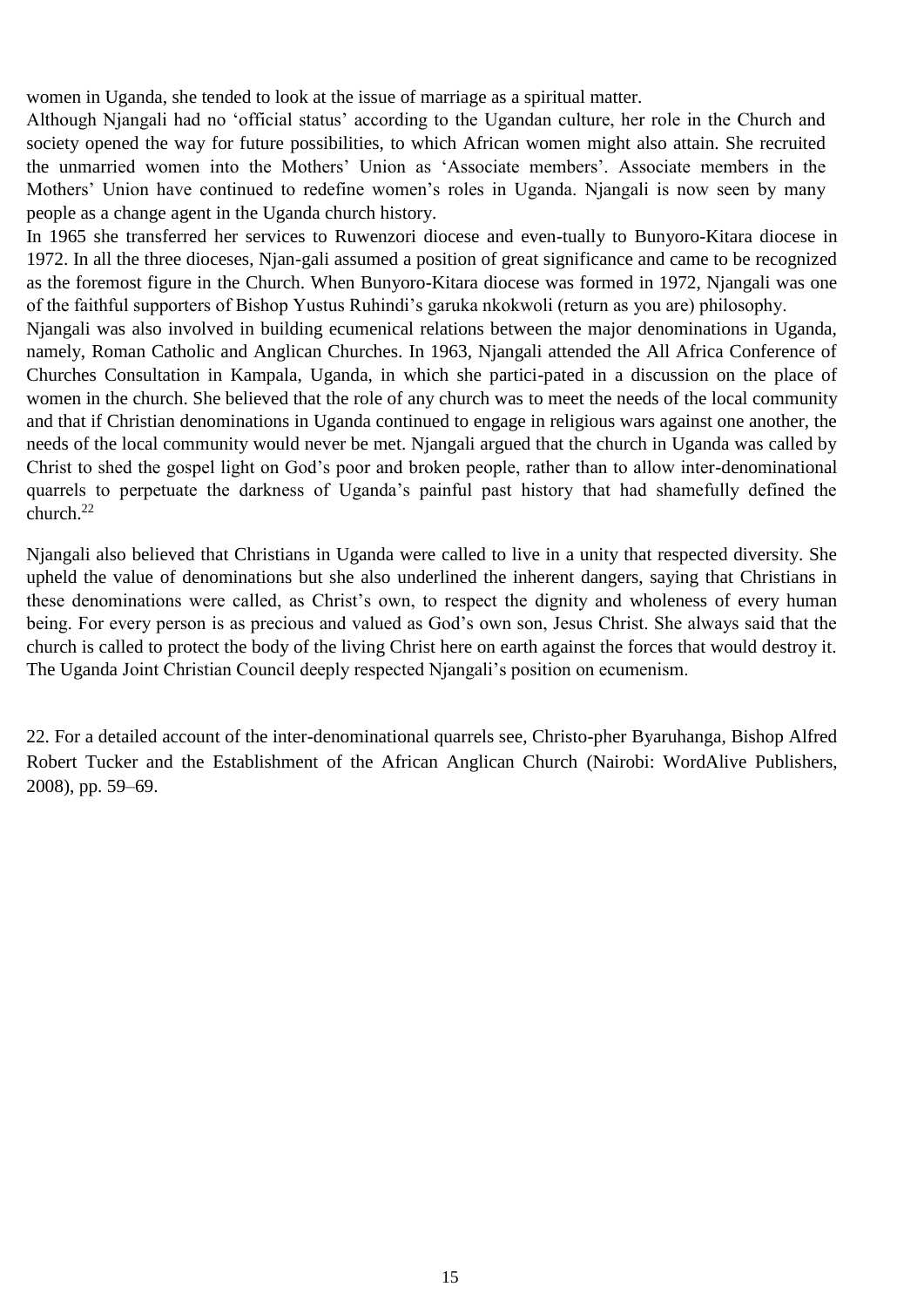Even with such a good track record, Njangali was denied ordination on the grounds that she was a woman. The Church's objections were inextricably intertwined with prejudice and cultural sensitivities. Those opposed to her ordination would note that throughout the Hebrew Scriptures, and from the early Christian Church to Njangali's time, God always chose only men for all leadership positions. That in ancient times, only men of a specific Jewish tribe could act as priests. This act of discrimination was rooted in the cultural bias of Ugandan men. During Njangali's time, men argued that God had appointed women to be subordinate to men and, therefore, there was no basis for Njangali to rule over men in any way. But Njangali always reminded the church that within the African traditional religion, there were numerous female deities, female mediums, female priests and female diviners. Men of all ranks paid respect to them. Although in the Ugandan traditional society women had a role in the spiritual sphere, this did not lead to the assumption that they could have a leadership role in the church. Perhaps the reason was that there were no women priests in the Christian Church at this time. For Njangali, the dis-crimination of women in the church seems to have come from the European culture but not from the African culture. She quickly used to point out that Jesus Christ broke with the tradition of male superiority on many occasions and that St Paul acknowledged female ministers. By allowing women ordination, Njangali argued, the church would be returning to Jesus Christ's pattern of gender equality.

#### **Debate over the Ordination of Women in the Anglican Communion**

Organizationally, the Anglican Communion during Njangali's time mirrored the hierarchical male culture of the post-World War years. Men occupied all major decision-making positions. The debate over the ordination of women in the Anglican Communion began in the 1920s with the debate over the entry of women into the diaconate. In 1944 Florence Tim Oi Li was ordained in Hong Kong. The 1948 Lambeth Conference rejected a proposal from Hong Kong that would have validated Li's ordination to the priesthood, warning that such an action would be against the Anglican tradition and order, and would gravely affect the internal and external relations of the Anglican Communion. Eventually Li withdrew from active ministry in the face of pressure on her bishop from the Anglican Communion.

In 1964, Phyllis Edwards was ordered deaconess in the Episcopal Church, and based on the current changes, her bishop announced his intentions of admitting her to the diaconate without re-ordaining her.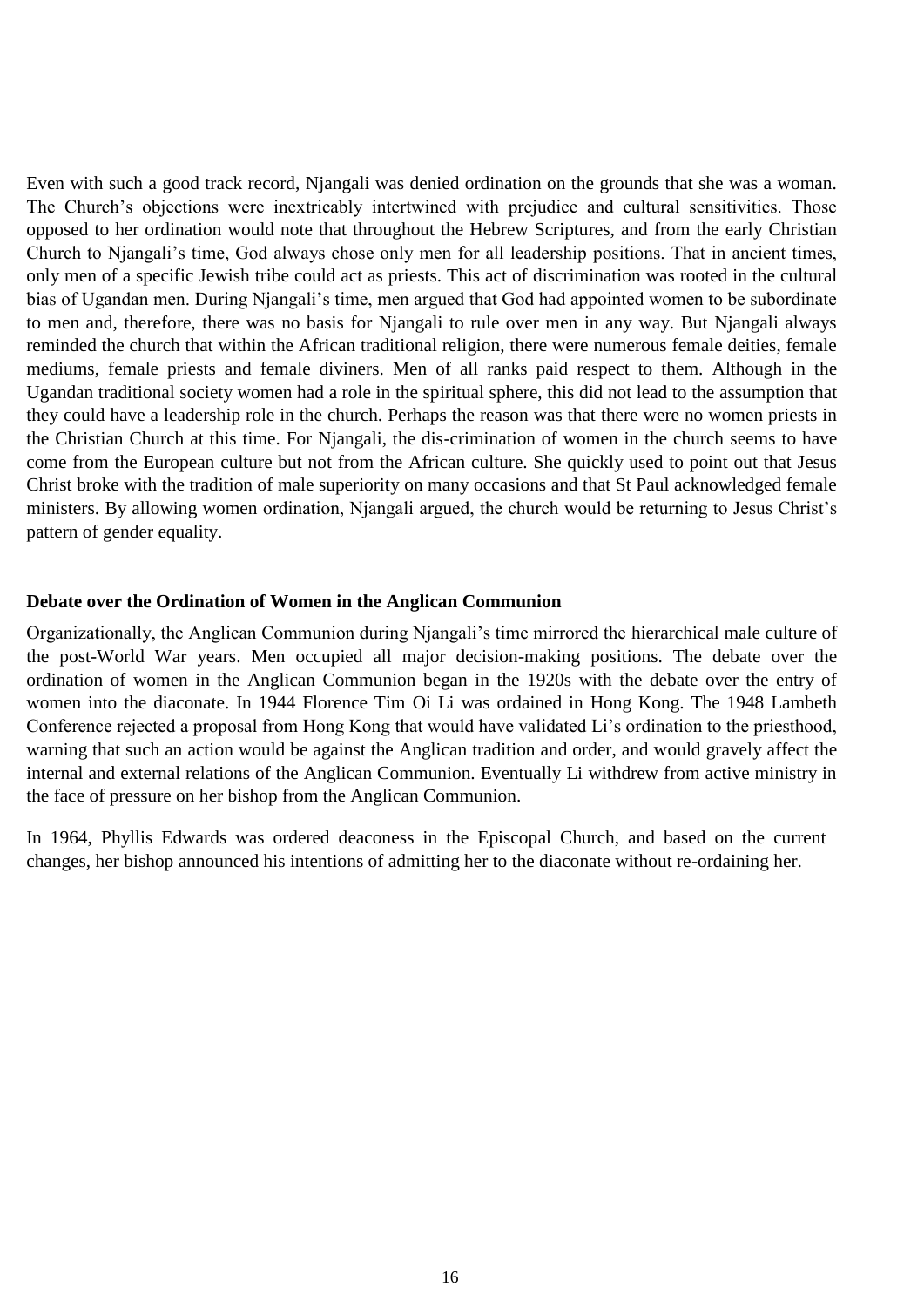In 1968, the Lambeth Conference agreed on women deacons and encouraged study of ordination of women as priests and referred all debates concerning this issue to the first meeting of the Anglican Consultative Council in 1971.

In 1971, the Anglican Consultative Council meeting in Limuru, Kenya, declared that it was acceptable for a bishop to ordain a woman to priesthood with the consent of his national church or province. The Council said:

In reply to the request of the Council of the Church of South-east Asia, this Council advises the Bishop of Hong Kong, acting with the approval of this Synod, and any other bishop of the Anglican Communion acting with the approval of his Province, that if he decides to ordain women to the priesthood, his action will be acceptable to this Council; and that this Council will use its good offices to encourage all Provinces of the Anglican Communion to continue in communion with these dioceses.<sup>23</sup>

By the end of 1977, a good number of women in the Anglican Communion were ordained priests.<sup>24</sup>

The Anglican Communion's decision to ordain women was partly as a result of the recognition of what certain women such as Njangali had already accomplished in their ministries. However, such recog-nition was never granted without a serious battle. However, some bishops in the Anglican Communion remained opposed to the ordi-nation of women and refused to consider women candidates in their dioceses. Some churches remained open on this issue and the Lambeth Conference expressed the same consensus by commending respect for those people who held differing views on the ordination of women to priesthood. While debates continued over the ordination of women to priesthood, the 1980s brought about the question of the ordina-tion of women to episcopacy. In 1988 a Convention of the Diocese of Massachusetts elected Barbara Harris as Suffragan bishop. The con-secration of Harris as the first female bishop on February 11, 1989, in the Episcopal Church represented for many Anglican women, including

23.Anglican Consultative Council, The Time Is Now: Anglican Consultative Council First Meeting Limuru, Kenya 23 February–5 March 1971 (London: SPCK, 1971), p. 39.

24. In 1971, the Synod of Hong Kong and Macao became the first Anglican Province to officially permit the ordination of women to the priesthood. In 1976, the Episcopal Church became the second province within the Anglican Commu-nion to adopt canonical changes, formally allowing the ordination of women. The Anglican Church of Canada followed the Episcopal Church and ordained its first women on November 30, 1976 and New Zealand in 1977.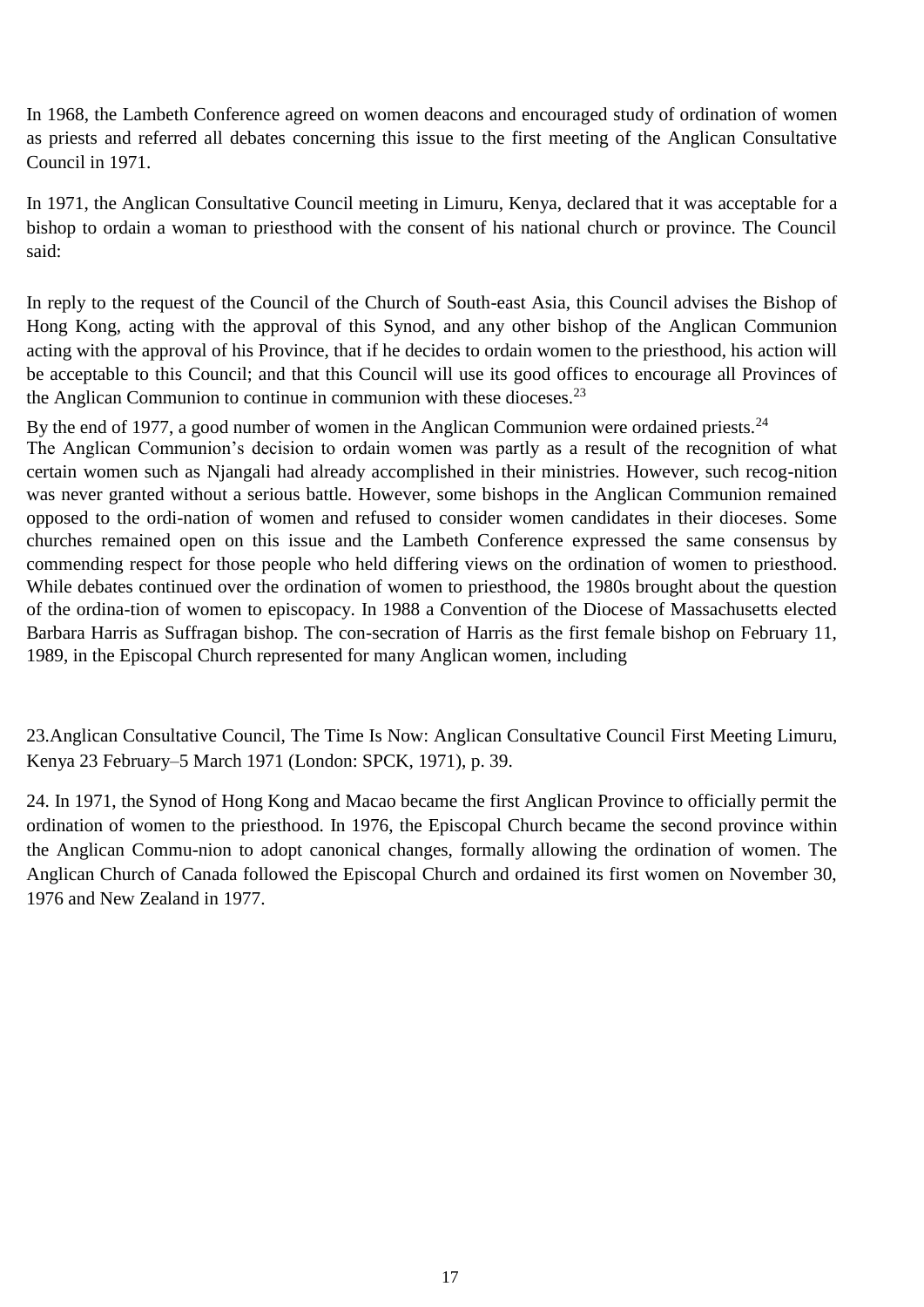Njangali, finally, full acceptance into the Anglican Communion as ordained ministers.<sup>25</sup>

# **Njangali as a Deacon**

While Njangali's male counterparts were ordained into priesthood, she worked as a commissioned worker until September 10, 1973 when her former classmate, the Bishop Yustus Ruhindi ordained her as the first deacon in the whole of East Africa. Ruhindi studied at Berkeley Divinity School, Yale University, where he was exposed to many new theological ideas especially in the area of ecclesiology. He was very much influenced by the Broad Church movement as well as Billy Graham's theology. Ruhindi was consecrated bishop on August 6, 1972, at St Paul's Cathedral, Namirembe and enthroned as the first bishop of the Bunyoro-Kitara diocese on October 29, 1972. He began by calling all the Christians in Bunyoro-Kitara diocese to rededicate themselves to God. He considered the church to be a home for everybody regardless of their sex.

Due to his theology of the church, Ruhindi found no reason as to why Njangali should not be made a deacon. On September 10, 1973 Njangali became the first woman to be made a deacon by any of the two major branches of Christianity in East Africa, namely, Roman Catholic and Anglican. Some people have wondered as to whether Njangali's relation to the royal family of the ancient kingdom of Bunyoro-Kitara was a factor in her becoming the first woman deacon in Uganda. Wilson Turumanya, the former Diocesan Secretary and retired Bishop of Bunyoro-Kitara, argues that Njangali's relation to the royal family was not a factor in her becoming the first deacon in Uganda, rather her ordination was the result of Bishop Ruhindi's policy of utilizing the empowering values within Christian Scripture and the Western culture such as equality and freedom to improve the status of women in his diocese.<sup>26</sup>

While some lay people and the clergy welcomed Njangali's ordi-nation, others were outraged. They argued that it was sacrilegious and not biblical for a woman to be ordained deacon, because Jesus Christ did not have a woman among his apostles. Others attacked Njangali personally as a radical and as an unmarried woman who lacked a

25. For the background information on Barbara Harris's election to episcopate see, Pamela W. Darling, New Wine: The Story of Women Transforming Leadership and Power in the Episcopal Church (Cambridge: Cowley Publications, 1994).

26. Wilson Turumanya, former Diocesan Secretary and Bishop of Bunyoro-

Kitara, interviewed by the author, August 1, 2008.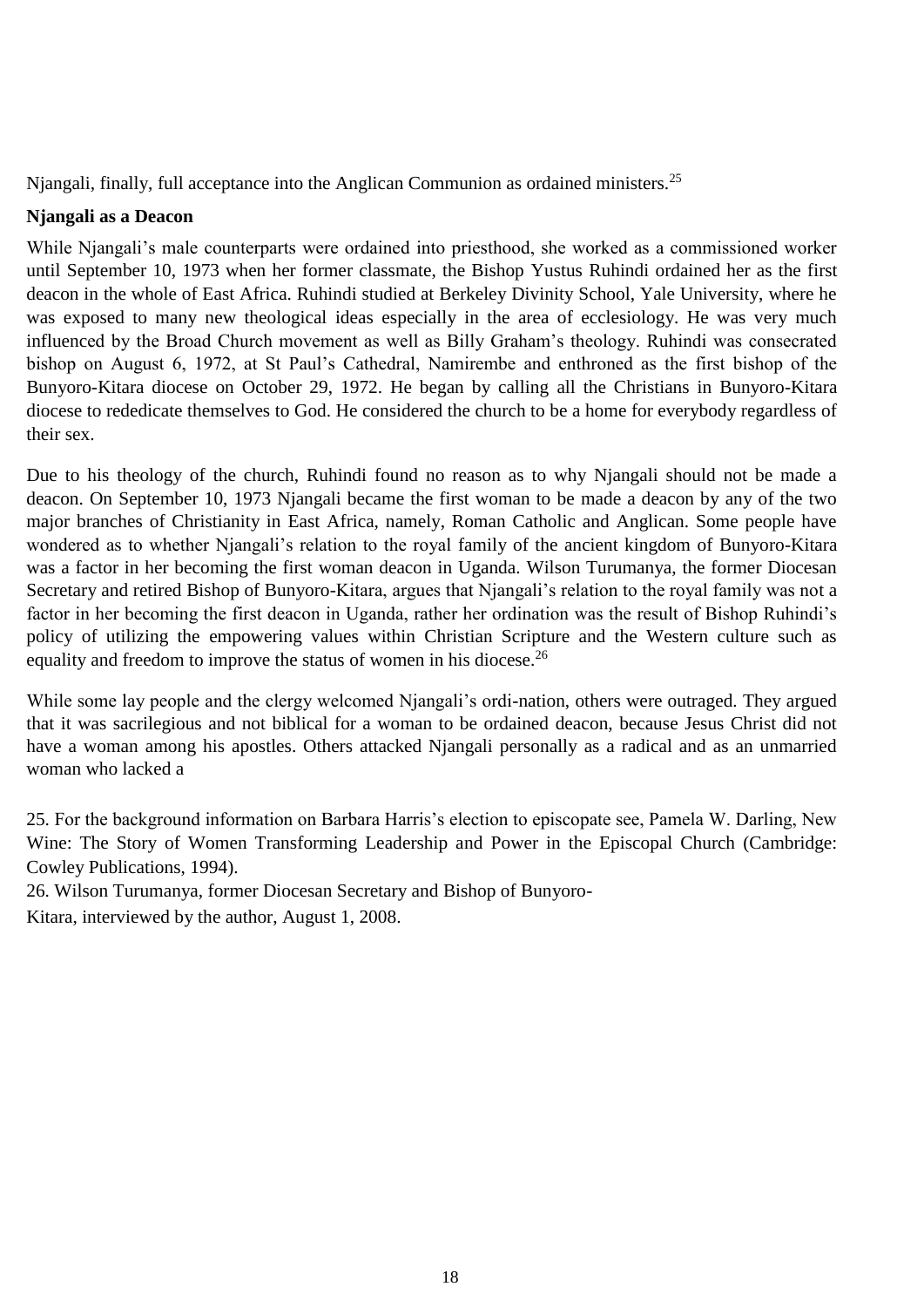good example in society. Njangali agreed that she had never been married, but she did not feel that made her unsuitable for church ministry as a deacon. At the end of 1973 and early 1974, it looked as if the church in Bunyoro might split over the issue. On May 11, 1974 Bishop Ruhindi called the Bunyoro-Kitara Diocesan Council and one of the main items on the agenda was the ordination of women. In his charge, Ruhindi drew examples of women leaders from the revival movement. After a long debate on the issue, the Council unanimously accepted Njangali's ordination. From 1974 onward, the ordination of women was not an issue in Bunyoro-Kitara diocese.<sup>27</sup>

Although at this time a woman could be ordained a deacon in Bunyoro-Kitara diocese, she was not allowed to be ordained a priest. This meant that a woman could be an assistant but not a full member of the clergy. Many dioceses in the Church preferred to continue with the practice of commissioning women. During Njangali's time, the majority of men and the clergy in the Church presumed to speak for God as they demanded for total obedience of women. It was therefore not easy for a lot of women in Uganda to experience God as empowering when they were in the Church's ambit. The majority of women in the Church's ambit experienced God as a source of women's oppression and Jesus as the author of the exclusion of women from sacramental roles in the Church. But Njangali always saw herself clearly as the elect of God. Her intense loyalty to Jesus Christ shaped and directed her character. She was a woman totally available to the purposes of God. She knew she was a woman chosen to bind up the broken and to lift up the downtrodden women in Uganda. No matter the cost of personal hardship, Njangali never shunned from the call to duty. She was a woman ready to comply at once with Jesus Christ's wishes for women in the Church.

Although Njangali was very influential, as a deacon, her status was not encouraging. For instance, she rarely preached as she had no parish. Her major work was to serve women through Mothers' Union. Even under such circumstances, Njangali continued to advocate for the loving acceptance, due recognition and sympathetic support of deacons and other women workers in the Church as co-participants in the church ministry along with men. When Njangali advocated for loving acceptance, due recognition and sympathetic support of

27. For a detailed background on this point see, 'Orubazo rw'Omurolerezi wa Bunyoro-Kitara' (The Bishop's Charge) in File BGC/1/197, Bunyoro-Kitara Diocesan Office 4.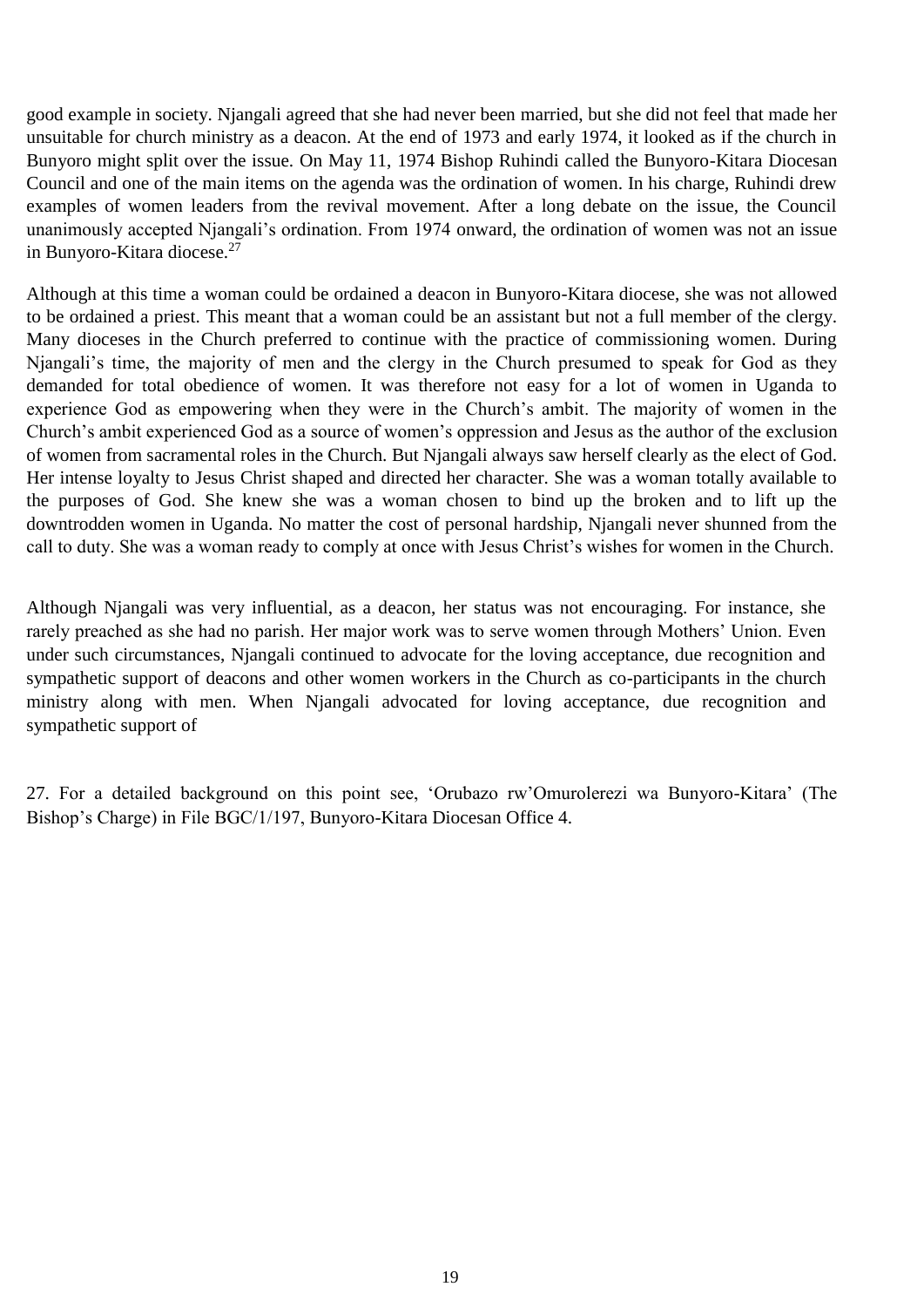deacons and other women church workers, she was hoping that these women church workers would be strong pillars for establishing rela-tionships of trust and mutuality with women in the pews. She hoped that women workers would be willing to talk about the reality of women's experiences in their sermons and therefore be able to make connections between church, home and society. That in itself Njangali thought was a possibility for women to be included in the telling of the story of faith to the community of faith. She was of the view that the body language of women and men working together in ministry would be a gesture of men and women sharing leadership and responsibility. Njangali warned women deacons and other women church workers against the attitude of competition between them and men, a power struggle and a search for positions of dominance, or mere wars between the sexes. Njangali's argument was that no matter how logical an argument in support of ordination of women might seem, if it deviates from the biblical values of equality, mutual respect and the dignity of persons, that argument ceases to be valid. She always said that the Bible texts that are for and against the ordination of women must be approached with a new perspective, neither from the point of view of women nor from the point of view of men.<sup>28</sup>

In Uganda, the ordination of women was started in Kigezi diocese where, in the 1960s, Njangali had worked as the head of the Mothers' Union Department. In 1983, with the support of his own diocese, Bishop Festo Kivengere of Kigezi ordained three women as priests in spite of official opposition from the Church. Since 1983 the Church has ordained women as priests.<sup>29</sup>

As a result of Njangali's church ministry, there are two views concerning the role of women in church ministry in Uganda. There are those who believe women should be permitted to hold all positions of pastoral authority in the Church. There are also those who believe that only men can hold such positions in the Church. Those Christians who believe that women should be restricted from holding an authoritative, pastoral role in the Church embrace what is known as the traditional view. Those who hold to the traditional view of women in ministry claim the support of traditional Christian thought and teaching throughout church history. On the other hand, those who

28. The issues this paragraph highlights are not just for Uganda, but for other places in the Anglican Communion as well.

29. The first three women to be ordained priests are the Revd Canon Monica Sebidega, the Revd Canon Deborah Micungwa Rukara and the Revd Margaret Kizanye Byekwaso